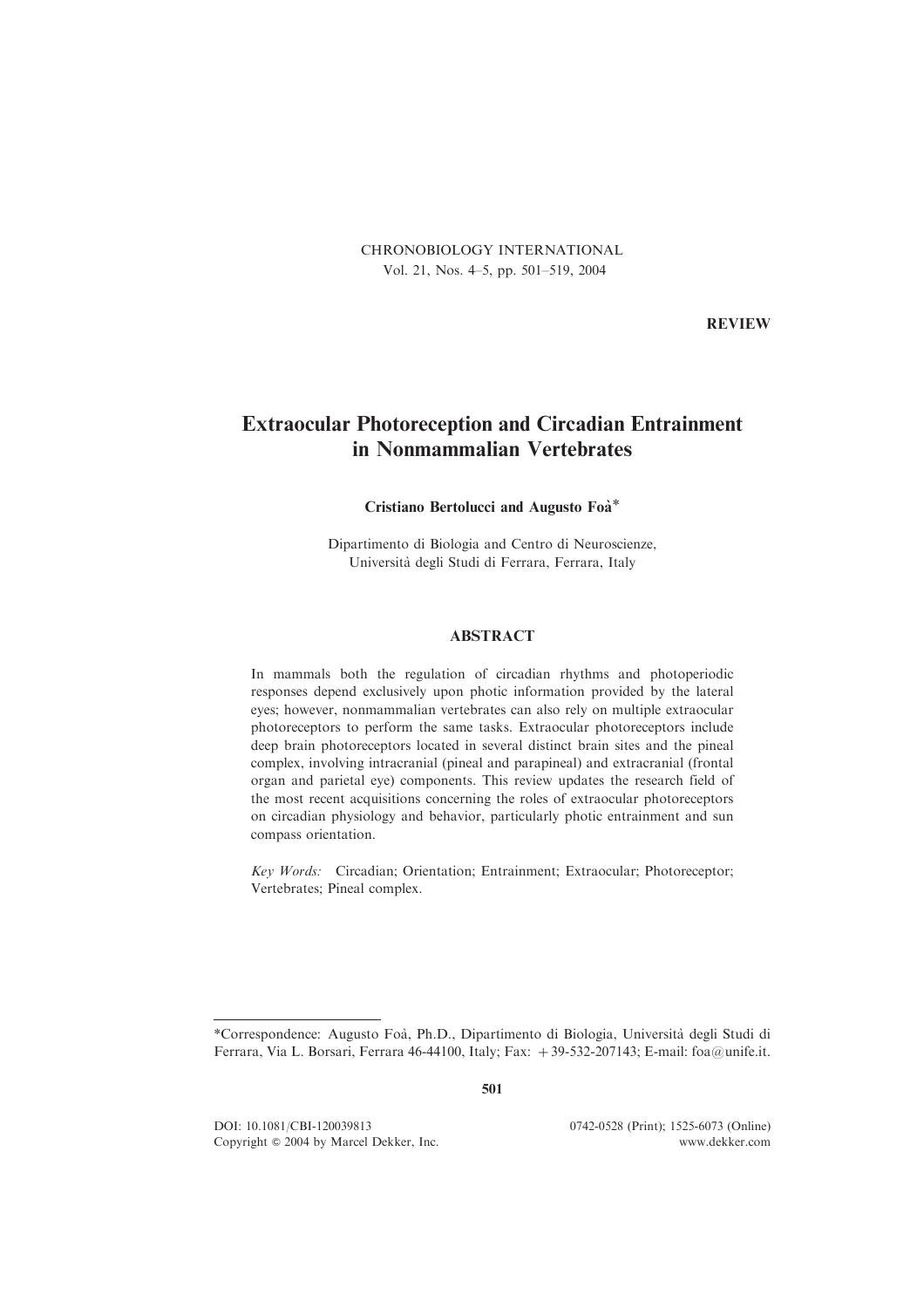| <b>ORDER</b> |  | <b>REPRINTS</b> |
|--------------|--|-----------------|
|--------------|--|-----------------|

## INTRODUCTION

In mammals either image detection (vision) or irradiance detection mediating entrainment of circadian rhythms depends upon photic information provided exclusively by the lateral eyes. However, nonmammalian vertebrates can also rely upon multiple, extraocular photoreceptors to mediate irradiance detection tasks (Figure 1). Extraocular photoreceptors, mostly developing from the forebrain, are classified as pineal complex and deep brain photoreceptors. The pineal complex consists of the (1) intracranial pineal organ or pineal body (epiphysis cerebri); (2) intracranial parapineal organ found in lampreys and teleost fish; (3) extracranial ''third eye,'' named frontal organ (or Stirnorgan) in anuran amphibians and parietal eye in the Sphenodon and lizards. The pineal body is derived embryologically as an evagination of the roof of the diencephalon and, with few exceptions, is ubiquitous in vertebrates. The parapineal organ, frontal organ, and parietal eye either arise as an evagination from the pineal body or as a separate diverticulum from the diencephalon. Deep brain photoreceptors are located in several distinct sites of the brain. The present review focuses on the role(s) of extraocular photoreceptors in circadian physiology and behavior, particularly photic entrainment and time- compensated sun compass. In addition, attention is given to noncircadian aspects.



Figure 1. Schematic representation illustrating ocular and extraocular photoreceptive structures involved in the vertebrate circadian system. Arrows indicate pathways between circadian oscillators and photoreceptors. DBP: deep brain photoreceptors; RHT: retinohypothalamic tract.

Copyright © Marcel Dekker, Inc. All rights reserved

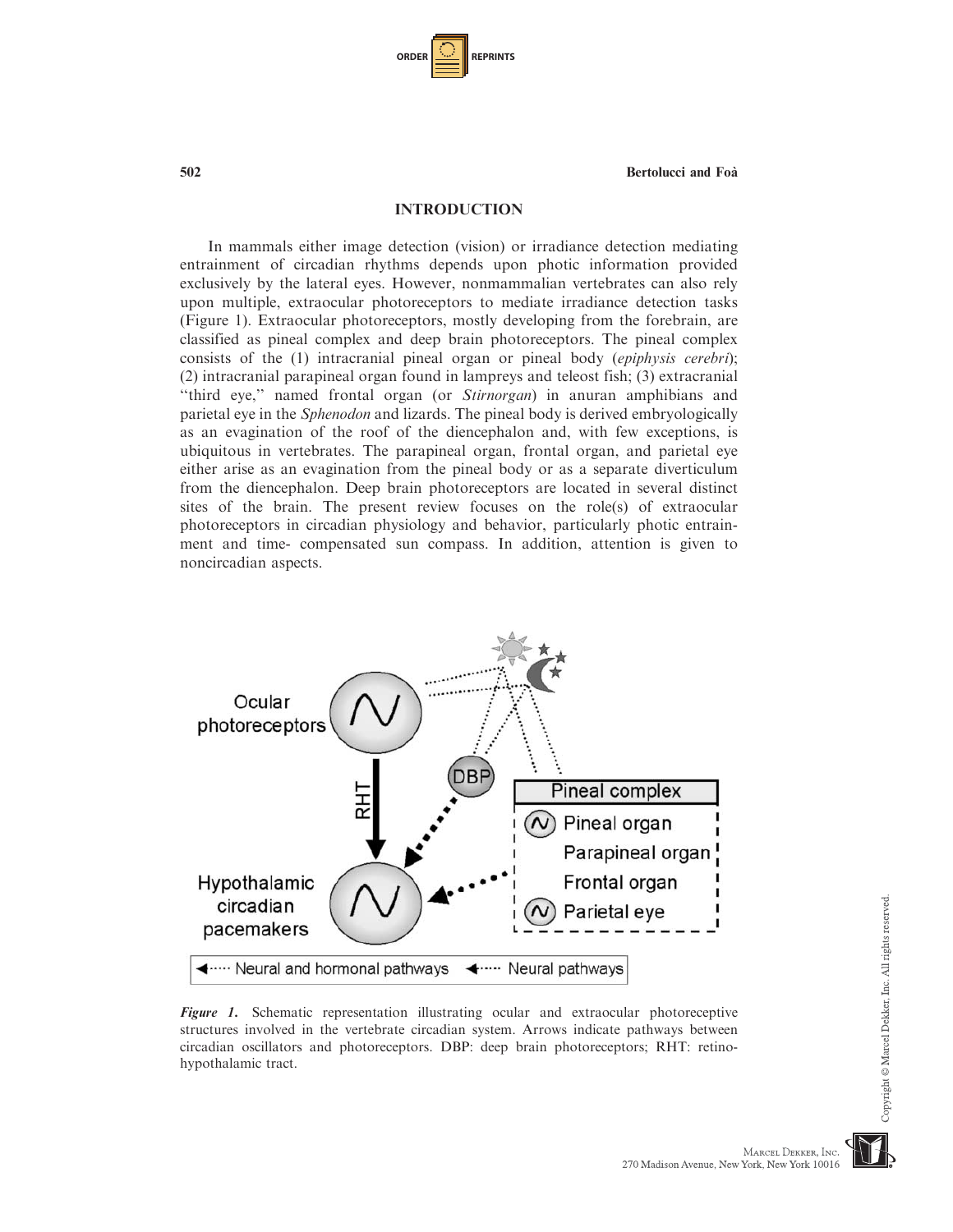| <b>ORDER</b> |  | <b>REPRINTS</b> |
|--------------|--|-----------------|
|--------------|--|-----------------|

#### PINEAL

A functional pineal body is present in almost all vertebrates, with the exception of the alligator Alligator mississippiensis and the owl Strix uralensis, which possess only a very rudimentary pineal (Roth et al., 1980; Taniguchi et al., 1993). In the Agnatha Mixine glutinosa the pineal is absent (Vigh-Teichmann et al., 1984).

The pineal is directly photosensitive, containing photoreceptor cells resembling those of the lateral eyes, with well-developed inner and outer segments and presynaptic processes (Korf et al., 1998). The initial characterization of pineal photopigments used immunocytochemistry to demonstrate opsin-like immunoreactivity. Classical visual cone- and rod-like opsins have been localized in pineal photoreceptors of different vertebrate classes (Vigh et al., 2002). For instance, in three anuran amphibians (Rana catesbeiana, Rana nigromaculata, and Bufo japonicus) pinealocytes have been immunolabeled with antiserum against rhodopsin (Okano et al., 2000). Recently, detailed molecular studies discovered novel pineal opsins that are distinct from the classical visual opsin (Table 1). A nonvisual opsin, named pinopsin has been isolated for the first time in the chicken pineal (Okano et al., 1994). Pinopsins have also been isolated from the pineal of the pigeon Columba livia, the lizard Anolis carolinensis, and the toad Bufo japonicus (Kawamura and Yokoyama, 1996, 1997; Okano et al., 1997; Yoshikawa et al., 1998). By immunocytochemistry, pinopsin expression has been detected in the pineal of both diurnal (Phelsuma madagascariensis longinsulae) and nocturnal (Gekko japonicus) geckos, and in the diurnal lizard Takydromus tachydromoides (Taniguchi et al., 2001; Yoshikawa et al., 2001).

Pinopsin has never been detected in the genome of fish and mammals. Alternatively, different kinds of opsin genes have been discovered in the pineal of teleosts (Table 1). For instance, vertebrate ancient (VA) opsin is present in the pineal of Atlantic salmon (Salmo salar), carp (Cyprinus carpio), and zebrafish (Danio rerio) (Kojima et al., 2000; Moutsaki et al., 2000; Philp et al., 2000b). A rod-like opsin has been cloned from the zebrafish, salmon, and pufferfish (Takifugu rubripes), (Mano et al., 1999; Philp et al., 2000a). This opsin, named extra-retinal rod-like opsin (ERrod-like opsin), is expressed uniquely in the pineal and shares only 74% identity with the rod-opsins from the retina of the same species (Philp et al., 2000a). An opsin assigned to the pinopsin family has been isolated from the pineal of the marine lamprey Petromyzon marinus (Yokoyama and Zhang, 1997). Based upon the level of amino acid identity, genomic structure, and nucleotide phylogeny between lamprey pinopsin and VA opsin, Moutsaki et al. (2000) suggested reassigning the lamprey pinopsin to the VA opsin family. Due to the phylogenetic position of lampreys, lamprey pinopsin has been proposed as the evolutionary precursor of the teleost VA opsin family (Moutsaki et al., 2000). The variation found in the expression and number of photopigments reported above is likely to be related to the fact that fish have adapted to almost every niche in the hydrosphere, ranging from the ocean depths where no light penetrates, to the photic zone near the surface.

Pineal photoreceptors possess secretory activity; they make the hormone melatonin. Melatonin is synthetized from the amino acid tryptophan through a well-known biosynthetic pathway. Melatonin production is confined to the dark portion of a light-dark (LD) cycle and provides a chemical signal that plays an

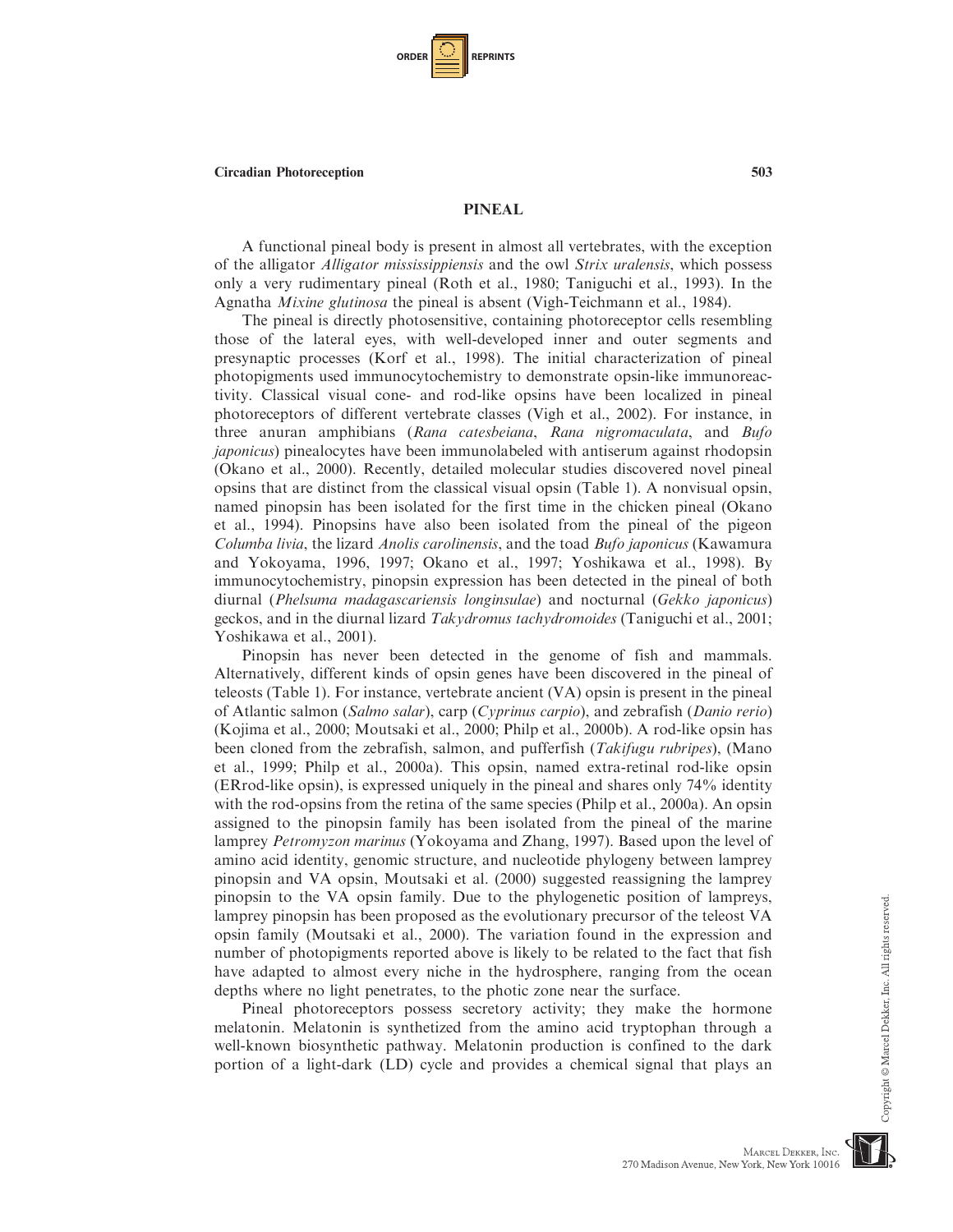| <b>ORDER</b> |  | <b>REPRINTS</b> |
|--------------|--|-----------------|
|--------------|--|-----------------|

| Pineal                | Pinopsin                            | <b>Birds</b>           | G. domesticus                                            | Okano et al., 1994                                                 |
|-----------------------|-------------------------------------|------------------------|----------------------------------------------------------|--------------------------------------------------------------------|
|                       |                                     | Reptiles               | C. livia<br>A. carolinensis                              | Kawamura and<br>Yokoyama, 1997                                     |
|                       |                                     |                        | P. m. longinsulae<br>G. japonicus                        | Taniguchi et al., 2001                                             |
|                       | VA opsin                            | Amphibians<br>Lampreys | T. tachydromoides<br><b>B.</b> japonicus<br>$P.$ marinus | Yoshikawa et al., 1998<br>Yokoyama and<br>Zhang, 1997              |
|                       |                                     | Teleosts               | S. salar<br>C. carpio<br>D. rerio                        | Kojima et al., 2000<br>Moutsaki el al., 2000<br>Philp et al., 2000 |
|                       | ERrod-like opsin                    | Teleosts               | S. salar<br>D. rerio                                     | Philp et al., 2000<br>Mano et al., 1999                            |
| Parapineal            | Parapinopsin                        | <b>Teleosts</b>        | T. rubripes<br>I. punctatus                              | Blackshaw and<br>Snyder, 1997                                      |
| Parietal eye Pinopsin |                                     | Reptiles               | A. carolinensis                                          | Kawamura and<br>Yokoyama, 1997                                     |
|                       | Deep brain Melanopsin               | Amphibians             | X. laevis<br>D. rerio                                    | Provencio et al., 1998<br>Bellingham et al., 2002                  |
|                       |                                     | <b>Teleosts</b>        | G. morhua                                                | Drivenes et al., 2003                                              |
|                       | Pinopsin                            | Amphibians             | <b>B.</b> japonicus                                      | Yoshikawa et al., 1998                                             |
|                       | VA opsin<br>(different<br>isoforms) | <b>Teleosts</b>        | S. salar<br>D. rerio                                     | Philp et al., 2000<br>Kojima et al., 2000                          |
|                       |                                     |                        | C. carpio<br>P. altivelis                                | Moutsaki et al., 2000<br>Minamoto and<br>Shimizu, 2002             |
|                       | Rhodopsin                           | <b>Birds</b>           | $C.$ livia                                               | Wada et al., 1998                                                  |
|                       |                                     | Teleosts               | P. altivelis                                             | Masuda et al., 2003                                                |
|                       | RH <sub>2</sub> opsin<br>tmt-opsin  | Reptiles<br>Teleosts   | P. sicula<br>D. rerio                                    | Pasqualetti et al., 2003<br>Moutsaki et al., 2003                  |

**Table 1.** Opsins isolated and/or detected by in situ hybridization or immunocytochemistry with specific antiserum from extraocular photoreceptive structures.

important role in the regulation of circadian and/or photoperiodic behaviors (Tosini et al., 2001; Underwood and Groos, 1982; Underwood, 1990). Circumstantial evidence suggests that pineal melatonin also plays a role in regulating dermal color changes in fish and amphibians (Aspengren et al., 2003; Daniolos et al., 1990). The lamprey P. marinus possesses a well-differentiated photosensitive pineal that controls the circadian rhythm of melatonin synthesis (Bolliet et al., 1993). Because of the poor development of their eyes (de Miguel et al., 1990), P. marinus larvae use pineals as their main photoreceptive organs (Yanez et al., 1993). Furthermore, in Lampetra fluviatilis the pineal controls changes in body coloration, metamorphosis, and photoperiodic sexual maturation (Cole and Youson, 1981; Jones 1973b; Joss, 1973a).

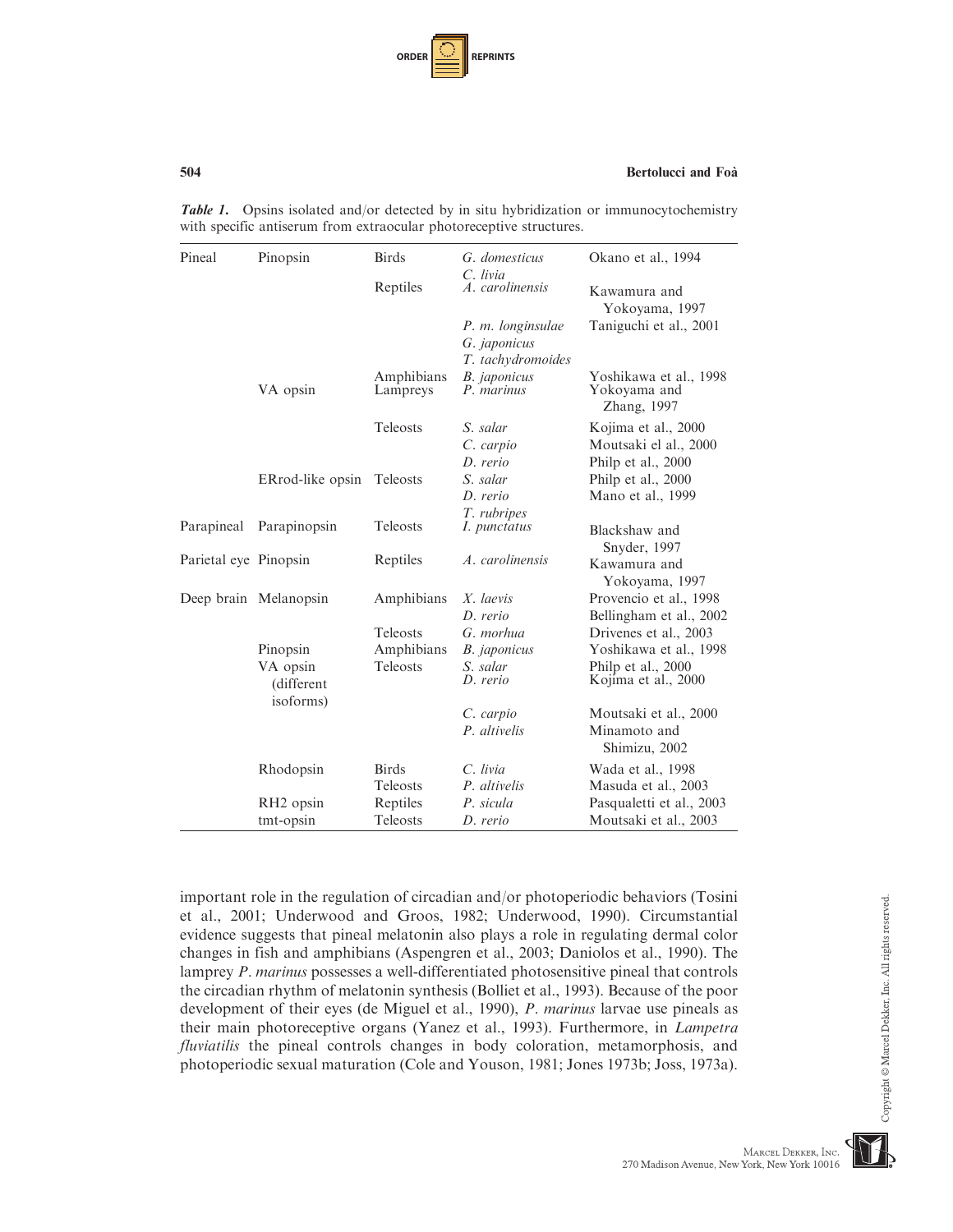

Entrainment of the circadian activity rhythms to a LD cycle in Lampetra japonica is pineal-dependent (Morita et al., 1992).

In isolated cultured pineals of teleosts, melatonin synthesis is rhythmic under LD conditions, with the rhythm persisting for several days in constant conditions in some, but not all species investigated (Bolliet et al., 1996; Cahill, 2002). For instance, the trout pineal produces melatonin rhythmically in vitro in LD, whereas it synthesizes melatonin at high constant levels when cultured in constant darkness (DD) (Coon et al., 1998; Max and Menaker, 1992). In this teleost, light does not entrain circadian oscillators coupled to melatonin synthesis but acts directly on the pineal to suppress melatonin during daytime (Coon et al., 1998). The role of the pineal in the control of circadian behavioral rhythms has been studied in different teleosts. Ablation of the pineal in several species can induce arrhythmicity or changes in the length of the freerunning period. For instance, in the catfish Heteropneustes fossilis pinealectomy abolishes locomotor activity rhythms in DD (Garg and Sundararaj, 1986). However, many investigations have showed the pineal is not necessary for the photic entrainment: pinealectomized fish are still entrainable to LD cycles. In some fish pineal photoreception plays an important role during embryonic and larval life stages, especially during times when the retina does not yet possess corresponding photoreceptor capacity. For instance, in embryos and early larvae of the Atlantic halibut Hippoglossus hippoglossus the only differentiated photoreceptor organ at those life stages is the pineal, with light sensitivity for short (UV), and middle (green) wavelengths (Forsell et al., 2002). Pineals of amphibians synthesize melatonin rhythmically in vivo (Korf et al., 1998). Xenopus laevis pineals are also capable of producing melatonin rhythmically in vitro under LD cycles, although these rhythms disappear relatively quickly in DD (Green et al., 1999). Most investigations of amphibian circadian systems have focused on retinal circadian oscillators; relatively little is known about the circadian function of the pineal. Different investigations show that ablation of the *Xenopus* pineal alters circadian activity rhythms, but does not abolish photic entrainment of these rhythms (Cahill, 2002; Harada et al., 1998).

It is well known that amphibians use their circadian clock to compensate for the apparent movement of the sun (Sinsch, 1990). In this way they can perform directional orientation during migration by means of their sun compass. It is noteworthy that pineal photoreceptors of both larval and adult salamanders (*Ambystoma tigrinum*) can perceive the e-vector of plane polarized light and thus determine the sun azimuth under overcast skies. In this way, salamanders can orientate themselves by means of the sun compass also when the sun disk is not directly visible (Taylor and Adler, 1973, 1978). Pineal photoreceptors have also been shown to be involved in noncircadian behavioral tasks, such as magnetic compass orientation. In the eastern red spotted newt (Notophtalmus viridiscens), wavelengthdependent effects of light on magnetic compass orientation result from an antagonistic interaction between short ( $\leq$ 450 nm) and long-wavelength ( $\leq$ 500 nm) photoreception mechanisms (Phillips et al., 2001). Both short- and long-wavelength inputs to the magnetic compass of newts have been shown to be mediated by extraocular photoreceptors located in the pineal, although involvement of deep brain photoreceptors cannot be ruled out (Deutschlander et al., 1999; Phillips et al., 2001). The pineal also plays a central role in the swimming response to dimming of young

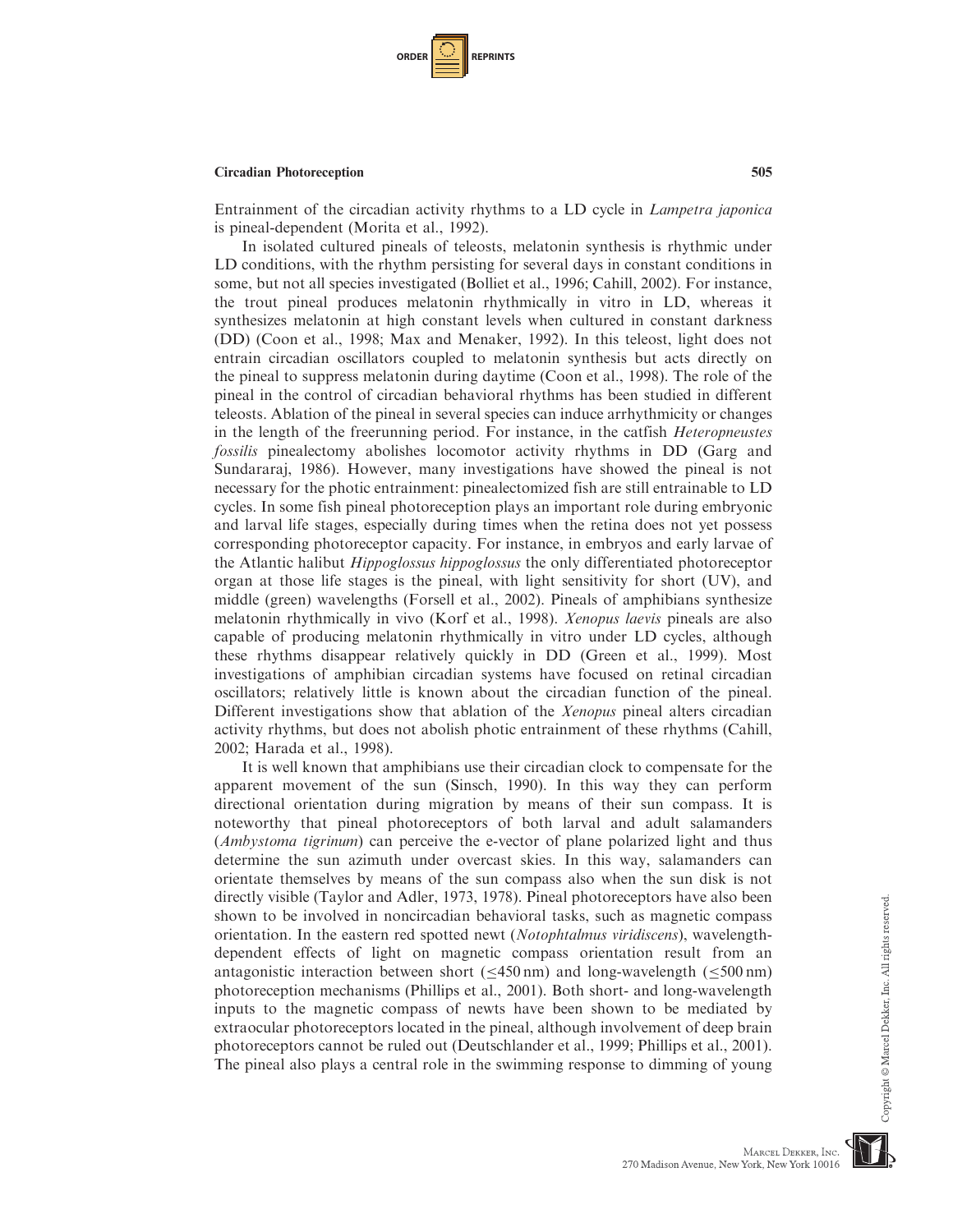| <b>ORDER I</b> |  | <b>REPRINTS</b> |
|----------------|--|-----------------|
|----------------|--|-----------------|

X. laevis tadpoles. Low ambient light levels can affect the vertical distribution of Xenopus tadpoles by influencing their swimming so that they tend to swim upwards. Pinealectomy blocks the responses of tadpoles to dimming (Jamieson and Roberts, 2000). In the future, the possibility of rapid generation of transgenic Xenopus targeted to photoreception, melatonin synthesis, orientation, and clock genes expression will be particularly useful in chronobiology.

The pineal plays a central role in the regulation of circadian rhythmicity of reptiles (Tosini et al., 2001; Underwood, 1990). The pineal is involved in the generation and control of different circadian rhythms such as locomotor activity, body temperature, behavioral thermoregulation, and electroretinographic responses (Tosini et al., 2001). In all reptile species thus far investigated, the pineal releases melatonin in the blood rhythmically. In most, but not all, species the melatonin rhythm persists also when the animals are kept in DD and constant temperature, thus demonstrating its true circadian nature. The presence of pineal circadian oscillators that control melatonin synthesis in vitro have been verified in some lizards, namely A. carolinensis, Sceloporus occidentalis, Iguana iguana, and Podarcis sicula (Figure 2), but not in others, such as *Dipsosaurus dorsalis* (Bertolucci et al., 2003; Janik and Menaker, 1990; Menaker and Wisner, 1983; Menaker, 1985; Tosini and Menaker, 1998). No findings indicate the pineal is crucial for photic entrainment of circadian rhythms in reptiles whose lateral eyes have been removed.

The pineal gland of avian species contains circadian oscillators entrainable to LD cycles that produce melatonin in a rhythmic manner (Figure 2) (Brandstätter, 2003). Gwinner and Brandstätter (2001) recently summarized the most relevant data concerning the role of the pineal in the avian circadian system. Remarkably, investigations on the house sparrow (Passer domesticus) show day-length information is reflected in the pattern of daily blood melatonin release and retained in the pineal isolated in vitro. These data reveal the house sparrow pineal can store and retain biological information about time and can use it to determine increasing/ decreasing day lengths (Brandstätter et al., 2000).

# PARAPINEAL ORGANS

In addition to the pineal, lampreys and teleosts possess an intracranial parapineal organ which arises as a dorsal evagination from the diencephalon (Vollrath, 1981). The parapineal is absent in cartilagineous fish (Holocephala, rajas, and sharks). In the Japanese grass lizard T. tachydromoides, a parapineal morphologically similar to the pineal gland has been localized below the parietal eye (Yoshikawa et al., 2001). Immunocytochemical analysis documents the existence of rhodopsin-like and pinopsin-like pigments in this reptilian parapineal (Yoshikawa et al., 2001). Fish parapineals contain photoreceptors (Garcia-Fernandez et al., 1997). An opsin has been cloned from the parapineal of channel catfish *Ictalurus* punctatus that defines a new gene family of vertebrate photopigments termed parapinopsin (Table 1) (Blackshaw and Snyder, 1997). Parapinopsin is also strongly expressed in the pineal stalk, while its expression in the pineal is at a lower level (Blackshaw and Snyder, 1997). Molecular phylogenetic analysis suggests that parapinopsin is closely related to the visual pigment Ci-opsin1, identified in a

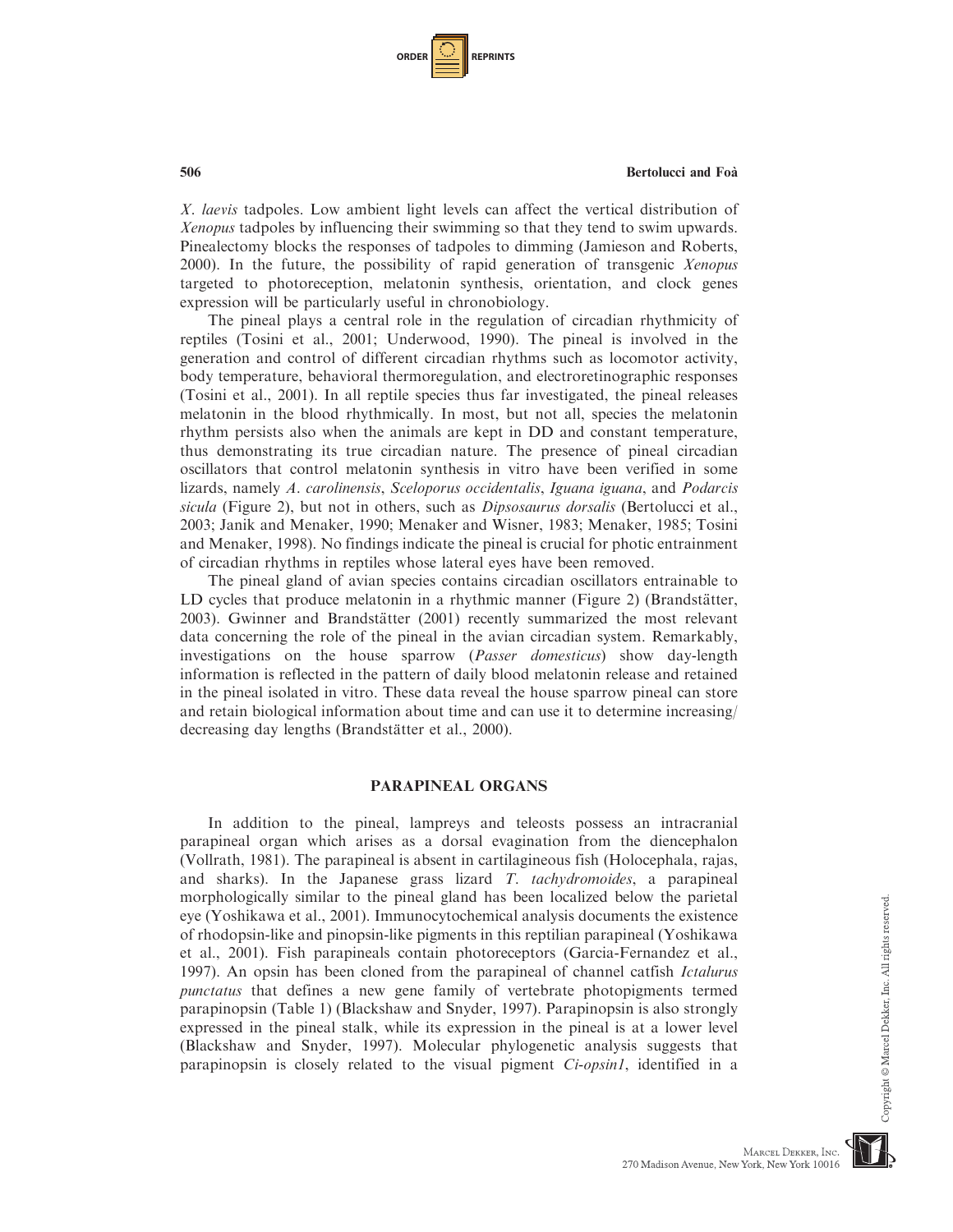



entrainable to LD cycles. Grey bars indicate dark phase of the LD cycles and DD (Right panel from<br>Brandstätter (2003)). Figure 2. In vitro melatonin release in LD and DD from cultured pineals of the ruin lizard and the house sparrow. Profiles of melatonin release demonstrate in both species the existence of pineal circadian oscillators Figure 2. In vitro melatonin release in LD and DD from cultured pineals of the ruin lizard and the house sparrow. Profiles of melatonin release demonstrate in both species the existence of pineal circadian oscillators entrainable to LD cycles. Grey bars indicate dark phase of the LD cycles and DD (Right panel from Brandstätter (2003)).

Copyright © Marcel Dekker, Inc. All rights reserved.

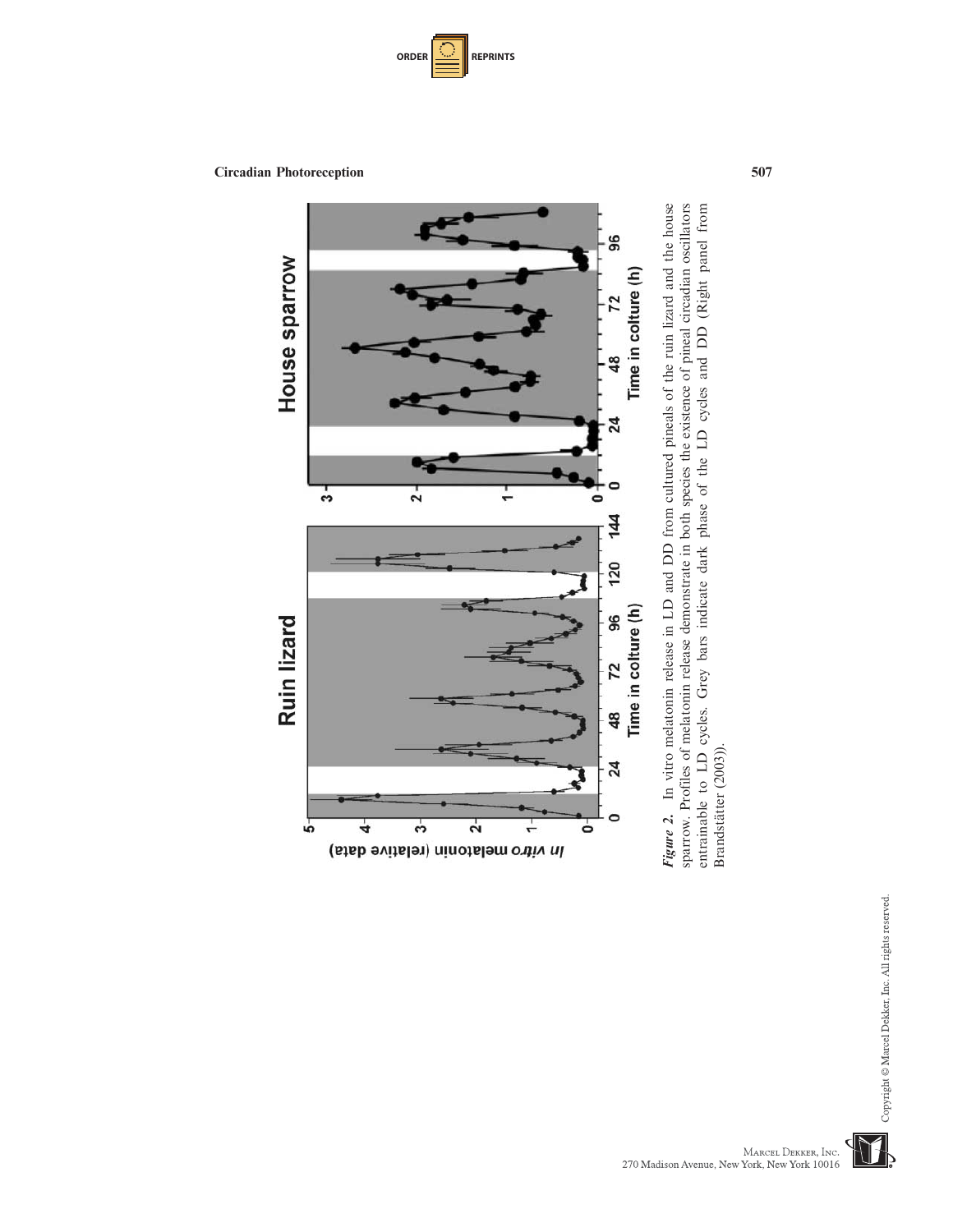| <b>ORDER I</b> |  | <b>REPRINTS</b> |
|----------------|--|-----------------|
|----------------|--|-----------------|

primitive chordate, the ascidian Ciona intestinalis (Bellingham and Foster, 2002; Kusakabe et al., 2001). The presence of different kinds of opsins in the pineal and parapineal organs of catfish suggests that they might be specialized to perceive different wavelengths of light. It is unclear whether the parapineal contains circadian oscillators and produces melatonin. However, zebrafish parapineal cells can transcript in circadian manner: (a) arylalkylamine N-acetyltransferase 2 (Aanat2); (b) the interphotoreceptor retinoid-binding protein (*Irbp*); and (c)  $Rev-erb-\alpha$ , an orphan nuclear receptor (Gamse et al., 2001).

# FRONTAL ORGAN

In anurans, the pineal complex is composed of the extracranial frontal organ and the intracranial pineal organ. The frontal organ is located between the eyes in a depigmented area. Like the pineal, it contains photoreceptor cells, glial elements, and secondary neurons. The photoreceptors of the frontal organ possess cone-like outer segments and show immunoreactivity for iodopsin and rhodopsin (Masuda et al., 1994; Okano et al., 2000). Morphological and electrophysiological evidence in the frog Rana esculenta indicates the frontal organ might represent an autonomic component of the pineal complex with secretory function, since it produces neurohormonal messages involved in the mechanism of annual reproduction (Guglielmotti et al., 1997). Results of studies in which green frogs Rana clamitans were deprived of lateral eyes, pineal gland, and frontal organ suggest that the frontal organ, alone, is capable of mediating extraocular photic entrainment (Adler, 1971). Furthermore, there is clear evidence the frontal organ of cricket frogs Acris gryllus and bullfrog Rana catesbeiana is involved in determining the sun azimuth enabling sun compass orientation (Justis and Taylor, 1976; Taylor and Ferguson, 1970).

# PARIETAL EYE

In reptiles the pineal complex is composed of the intracranial pineal and, in Sphenodon and lizards, the extracranial parietal eye. The parietal eye consists of a dorsal lens and ventral retina, both situated below a transparent cornea. The parietal eye retina is very simple. This retina is composed of photoreceptors and ganglion cells only, plus the axons of the ganglion cells form the parietal nerve. The parietal nerve innervates several areas of the brain (thalamic, hypothalamic, and telencephalic regions), but it does not project to the visual region (Engbretson, 1992; Quay, 1979). Very little is known about the function of the parietal eye of lizards. The parietal eye synthesizes melatonin but in much lower quantities than the pineal gland (Tosini and Menaker, 1998). It is likely that melatonin simply fulfils a local function within the parietal eye. Furthermore, Tosini and Menaker (1998) showed that the parietal eye of the *I. iguana* synthetized melatonin in vitro under the control of circadian oscillators. Recently, the parietal eye has become an interesting model to study the evolution of phototransduction mechanisms in vertebrate photoreceptors. In fact, parietal eye photoreceptors depolarize to light under darkadapted conditions, unlike rods and cones but similar to most invertebrate

Copyright © Marcel Dekker, Inc. All rights reserved

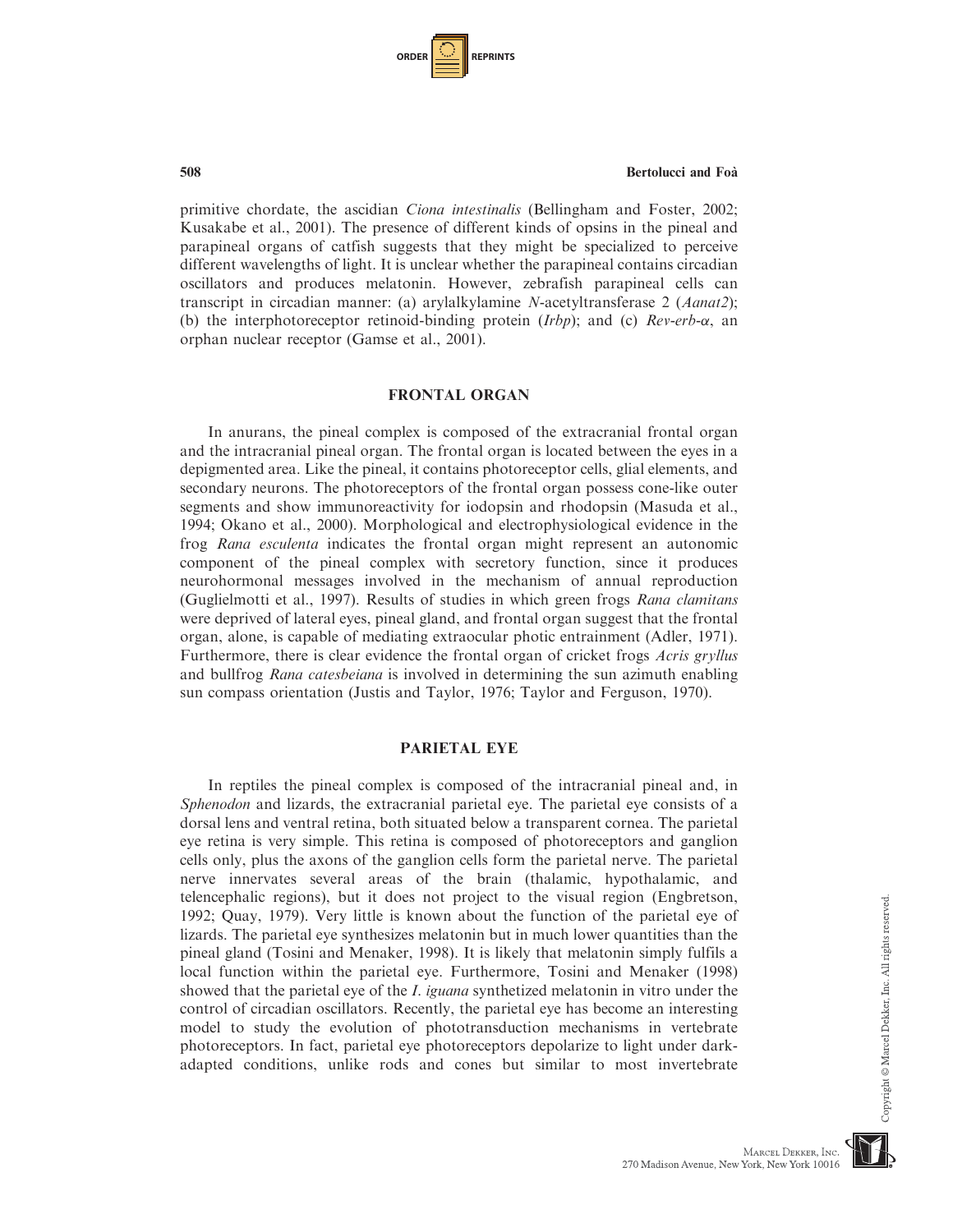

photoreceptors (Xiong et al., 1998). The parietal eye exhibits a chromatic response to visible light (Engbretson, 1992; Solessio and Engbretson, 1993, 1999). Maximal spectral sensitivity of electroretinogram responses in the parietal eye of Xantusia vigilis is demonstrable for green (495 nm) and blue (430 nm) light (Solessio and Engbretson, 1999). Molecular analysis confirms this range of spectral sensitivity. In A. carolinensis, RT-PCR tests reveal the expression of opsins, classified in three different families: short wavelengths (UV/blue opsin), long-middle wavelengths (green/red opsin), and pinopsin (Table 1) (Kawamura and Yokoyama, 1997). Electrophysiological investigations also demonstrate parietal eye unresponsiveness to infrared wavelengths (Miller and Wolbarsht, 1962).

Investigations on A. carolinensis and P. sicula indicate the parietal eye is not involved in the control of locomotor rhythmicity (Underwood, 1983; Foà, 1991). However, the parietal eye seems to be involved in many physiological functions in lizards, such as thermoregulation and sun compass orientation. For instance, in the ruin lizard P. sicula ablation of parietal eye does not affect locomotor rhythmicity but temporarily abolishes the circadian rhythm of behavioral temperature selection (Innocenti et al., 1993). In I. iguana parietalectomy produces transient increase of body temperature during the first and second night following surgery (Tosini and Menaker, 1996). In general, the evidence that reptile species inhabiting tropical and semi-tropical area lack the parietal eye, whereas those species living in temperate zone possess one supports the hypothesis that the parietal eye is involved in thermoregulation (Gundy et al., 1975).

The parietal eye plays a critical role in homing behavior (Bissinger, 1980). Detailed studies have been done on the iguanid lizard Sceloporus jarrovi (Ellis-Quinn and Simon, 1991) and Australian sleepy lizard Tiliqua rugosa (Freake, 2001). Clock-shift experiments on S. jarrovi demonstrate these lizards can use a timecompensated sun compass to orientate themselves in the homeward direction; covering their parietal eye significantly reduces homing performances in comparison to controls. T. rugosa displaced away from home and released under the sun oriented at random when the parietal eye was covered, while control lizards with a sham parietal eye patch oriented homeward. Remarkably, in all these studies the lateral eyes were unobstructed and had complete access to visual cues, including celestial cues and landmarks. Collectively, these results suggest the parietal eye plays a highly significant role in mediating sun compass orientation and homing of lizards (Ellis-Quinn and Simon, 1991; Freake, 2001).

#### DEEP BRAIN PHOTORECEPTORS

The existence of extraocular photoreceptors located deep in the brain, the so-called deep brain photoreceptors (DBP), has been demonstrated in a broad range of nonmammalian vertebrate species (Foster et al., 1994; Shand and Foster, 1999; Vigh et al., 2002). The earliest evidence of the existence of DBP was provided by von Frisch (1911) and Scharrer (1928) in fish. Further, indications came from experiments on birds. Blinded ducks exposed to winter photoperiods show testis growth if the hypothalamus is directly illuminated with summer photoperiods via small quartz rods (Beinot, 1935). The findings of these preliminary investigations were ignored

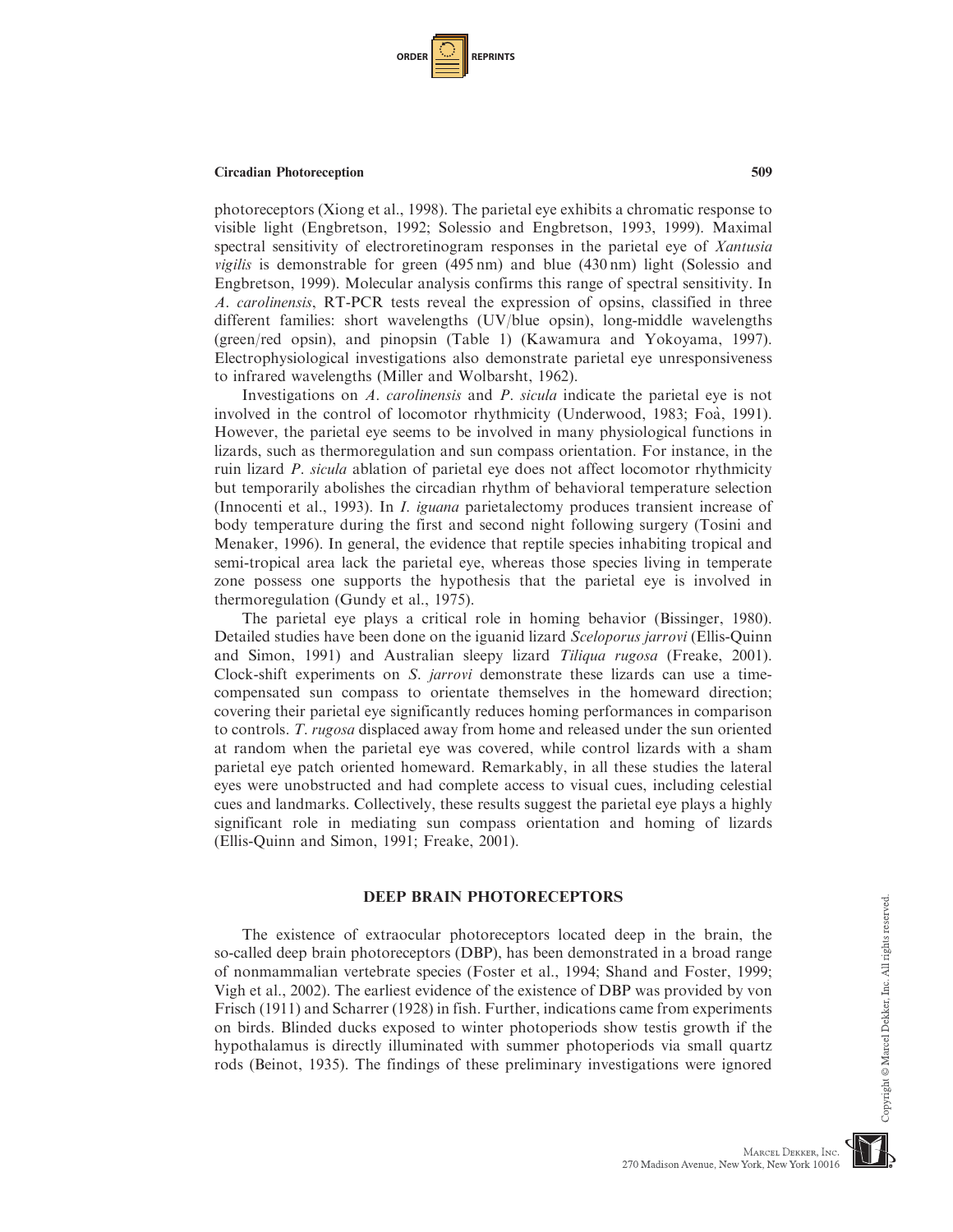| <b>ORDER</b> |  | <b>REPRINTS</b> |
|--------------|--|-----------------|
|--------------|--|-----------------|

until later studies by Menaker on the house sparrow (*Passer domesticus*) which demonstrated the role of encephalic photoreception on the entrainment of circadian rhythms and induction of gonadal growth (Menaker, 1968; Menaker and Keatts, 1968). Later, several investigations showed DBP are essential for the regulation of circadian physiology and detection of seasonal changes in photoperiod. For instance, DBP can mediate entrainment of circadian rhythms of locomotor activity to LD cycles in reptiles (Figure 3A–B) and photoperiodic responses that control seasonal breeding in birds (Foa` et al., 1993; Foster and Follett, 1985; Pasqualetti et al., 2003; Underwood and Menaker, 1976).



Figure 3. Photic entrainment in the ruin lizard *Podarcis sicula*. Locomotor records of lizards entrained to a LD cycle either as intact (A) or after combined ablation of the pineal complex and the retinae of the lateral eyes (B). Records are representative examples of the fact that DBP are sufficient to permit photic entrainment of locomotor behavior. Each horizontal line is a record of one day's activity, and consecutive days are mounted one below the other. Rectangles encompass the light phase of the administered LD cycle. (C) Schematic reconstruction of a transverse brain section at the level of the periventricular area (PH) of the hypothalamus. Square encompasses the area of the PH containing DBP. (D) Frontal sections through the PH showing DBP. Scale bars:  $10 \mu m$ . (C and D from Pasqualetti et al. (2003)).

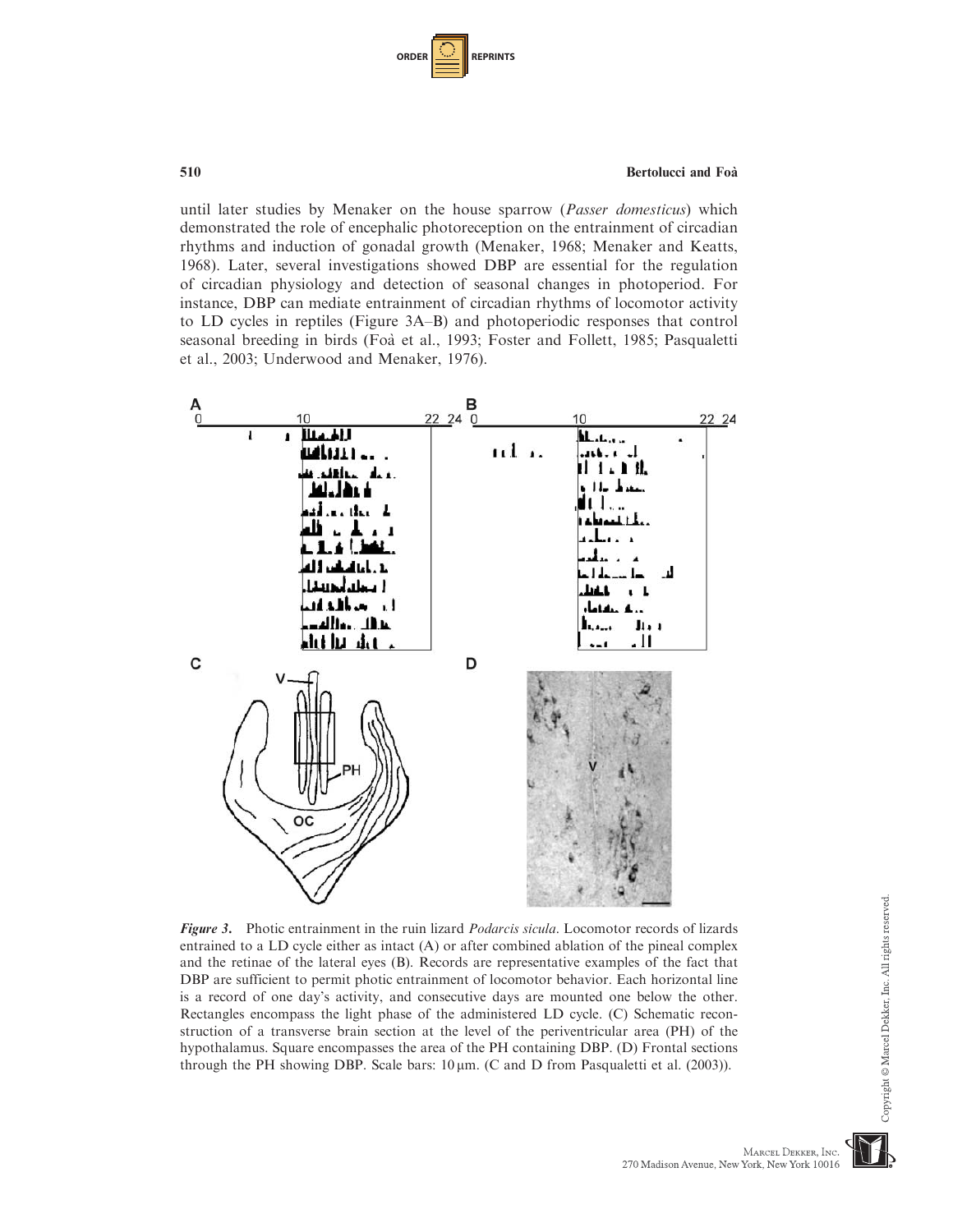

Several investigations suggest the phototransduction cascade of DBP is similar to those described in retinal and pineal cells (Bellingham and Foster, 2002). Both immunocytochemical and molecular analyses reveal the existence of different types of photopigments in the brain of many vertebrate species (Table 1). Photopigments have been localized in the basal telencephalon, anterior hypothalamus, and subhabenular areas. Furthermore, several reports indicate the existence of at least two types of photoreceptor neurons: cerebrospinal fluid (CSF)-contacting neurons and neurosecretory cells. In amphibians, encephalic neurons expressing opsins are found in the anterior hypothalamus: anterior preoptic area, magnocellular preoptic nucleus, and suprachiasmatic nucleus (SCN) (Okano et al., 2000; Provencio et al., 1998; Yoshikawa et al. 1998, 1994). Xenopus melanopsin is localized in neurosecretory cells of the magnocellular preoptic nucleus and SCN, while toad pinopsin is localized in CSF-contacting neurons in the anterior preoptic nucleus of the hypothalamus (Provencio et al., 1998; Yoshikawa et al., 1998). In Agnatha and fish, DBP are present in diencephalic and subhabenular areas (Garcia-Fernandez, 1997; Philp et al., 2000b). VA opsin is expressed in the epithalamic cells of the salmon brain (Philp et al., 2000b). The authors did not establish whether these cells are CSFcontacting neurons or neurosecretory cells. A second isoform of VA opsin, VAL (long) opsin, has been identified in zebrafish and carp (Moutsaki et al., 2000; Kojima et al., 2000). Furthermore, in the zebrafish VAL opsin is expressed in CSFcontacting neurons of the central posterior thalamic nucleus (Kojima et al., 2000). Recently, another VA opsin isoform, VAM opsin, and a rhodopsin have been identified in the brain of the smelt fish Plecoglossus altivelis (Masuda et al., 2003; Minamoto and Shimizu, 2002). Melanopsins were cloned in the zebrafish and Atlantic cod Gadus morhua (Bellingham et al., 2002; Drivenes et al., 2003). Interestingly, in the cod two different melanopsins (opn4a and opn4b) are separately expressed in the SCN and habenula. The expression of opn4a in the SCN is similar to melanopsin expression found in Xenopus. This suggests a conserved role for melanopsin in nonvisual photoreceptive tasks. The expression of the other type of melanopsin (opn4b) in the habenula suggests this brain area may be an additional region that integrates photic cue detection in teleosts (Drivenes et al., 2003). A novel opsin family, teleost multiple tissue (tmt-) opsin, was identified in the zebrafish (Moutsaki et al., 2003). Tmt-opsin is expressed in many nonneural tissues and in all the major divisions of the zebrafish brain (Moutsaki et al., 2003). Tmt-opsin is thought to play a central role in the circadian photic entrainment of zebrafish. In birds, photoreceptive brain areas were localized in the hypothalamus and in the septal and tuberal areas (Foster and Follett, 1985; Silver et al., 1988; Wada et al., 1998). In all avian species, tested photopigments are expressed in CSF-contacting neurons. For instance, rhodopsin expression is detected in CSF-contacting neurons of the pigeon lateral septum (Wada et al., 1998).

Different locations of the DBP have been reported also in different lizard species. In the American iguanid lizards A. *carolinensis* and I. *iguana*, cone-opsin immunopositive cells have been exclusively detected in the basal region of the lateral ventricles (Foster et al., 1993; Grace et al., 1996). In the Japanese grass lizards, T. tachydromoides neurons expressing rhodopsin have been localized in the posterior pallial commissure and median eminence (Yoshikawa et al., 2001). In all these species, photoreceptors appear to be of similar shape as CSF-contacting neurons.

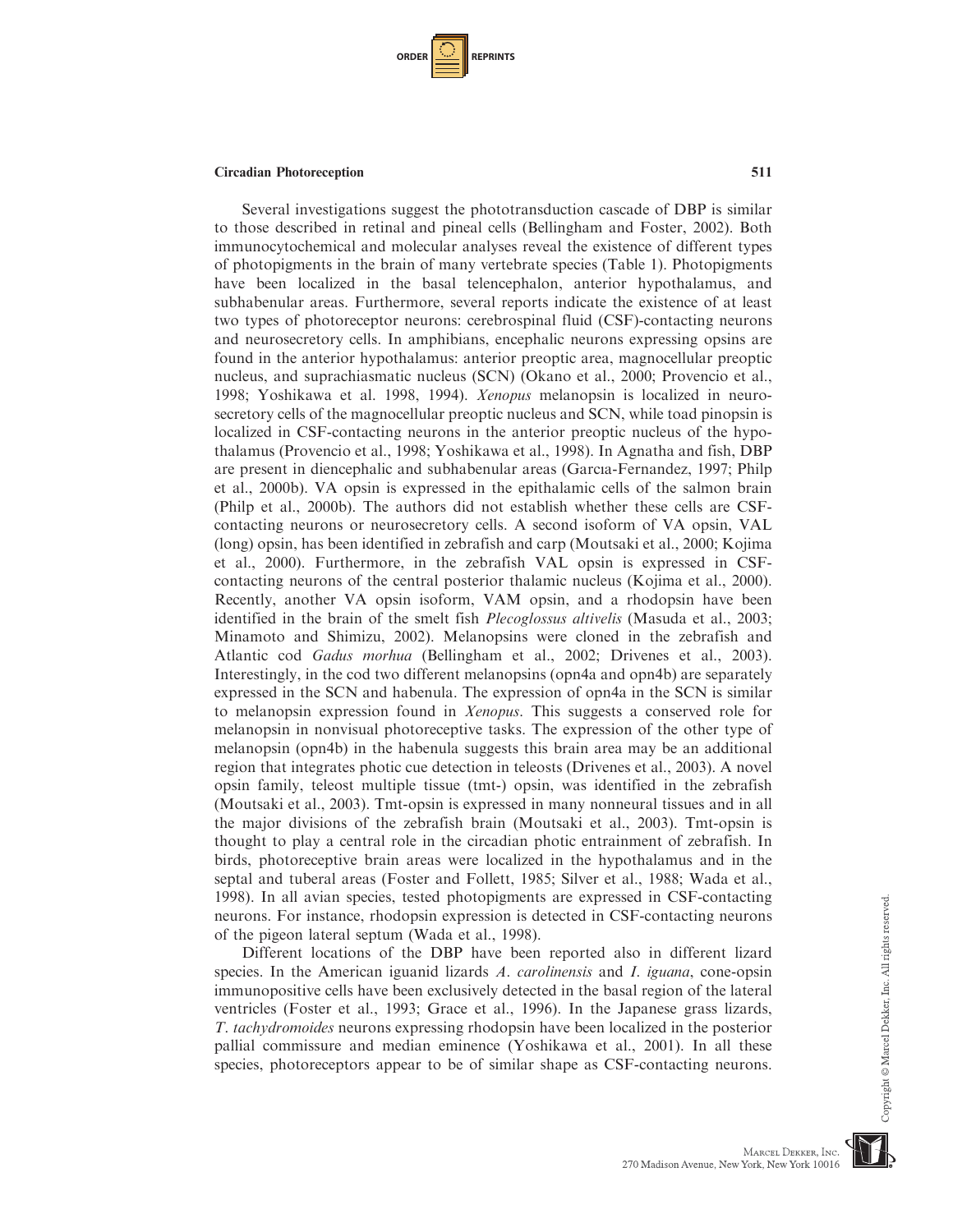| <b>ORDER</b> |  | <b>REPRINTS</b> |
|--------------|--|-----------------|
|--------------|--|-----------------|

In contrast, in the European ruin lizards P. sicula the DBP are localized in the periventricular area on the hypothalamus and look to be of similar shape as neurosecretory cells (Fig. 3C–D) (Pasqualetti et al., 2003).

A brain opsin has been cloned for the first time in a reptilian species, P. sicula (Table 1). The deduced amino acid sequence yields the highest similarity with the RH2 cluster among vertebrate opsins; it includes a mixture of cone-opsins absorbing in the 470–520 nm range (Yokoyama, 2000). Furthermore, posttranscriptional inactivation experiments of endogenous brain cone-opsins mRNA demonstrate for the first time in a vertebrate that brain cone-opsins of lizards are part of a true circadian brain photoreceptor participating in photic entrainment of behavioral rhythms (Pasqualetti et al., 2003).

# **CONCLUSIONS**

Overall, it may appear that in nonmammalian vertebrates all photosensory tasks are shared between the lateral eyes detecting images for vision and the extraocular photoreceptors mediating irradiance detection allowing animals, for instance, to entrain circadian rhythms to the day-night cycles of the real world. This, however, is not completely valid. Although the lateral eyes are not necessary for entrainment to the day-night cycle, their presence significantly increases the sensitivity of entrainment, as clearly shown in both birds and lizards (Foa` et al., 1993; Menaker, 1972; Underwood, 1973).

In the photosensory tasks that extraocular photoreceptors actually perform there is something more than mere irradiance detection. For instance, the pineal of salamanders, the frontal organ of frogs, and the parietal eye of lizards have been shown to be involved in detecting the horizontal direction of a light source, specifically the azimuth of the sun, a necessary task to orientate by means of a sun compass. Sun azimuth also can be determined under overcast skies by detecting the e-vector of plane polarized light, as for instance the salamander pineal does. Overall sun compass orientation, also classified as photomenotaxis (Fraenkel and Gunn, 1940), results in rather sophisticated behavioral performance by detecting the amount of environmental light (irradiance). Future investigations should explore in greater depth at which level(s) of that complex mechanism the frontal organ, pineal body, and parietal eye effectively participate.

One of the intriguing questions that remains to be answered in this field is why the central nervous system of the same nonmammalian species contains multiple types of photopigments that are expressed in many distinct areas. Roenneberg and Foster (1997) proposed that multiple photopigments, which differ in their spectral responses, can be used to obtain information about spectral changes within the environment. Noteworthy, dawn and dusk are the times of day when both changes in the spectral composition are maximal, and signals to photic entrainment of circadian rhythms are most relevant (Aschoff et al., 1982). Hence, multiple photic channels, each extracting slightly different spectral information from the same light environment, may be used by the circadian system to extract reliable judgements about dawn and/or dusk, with the adaptive significance of entraining very accurately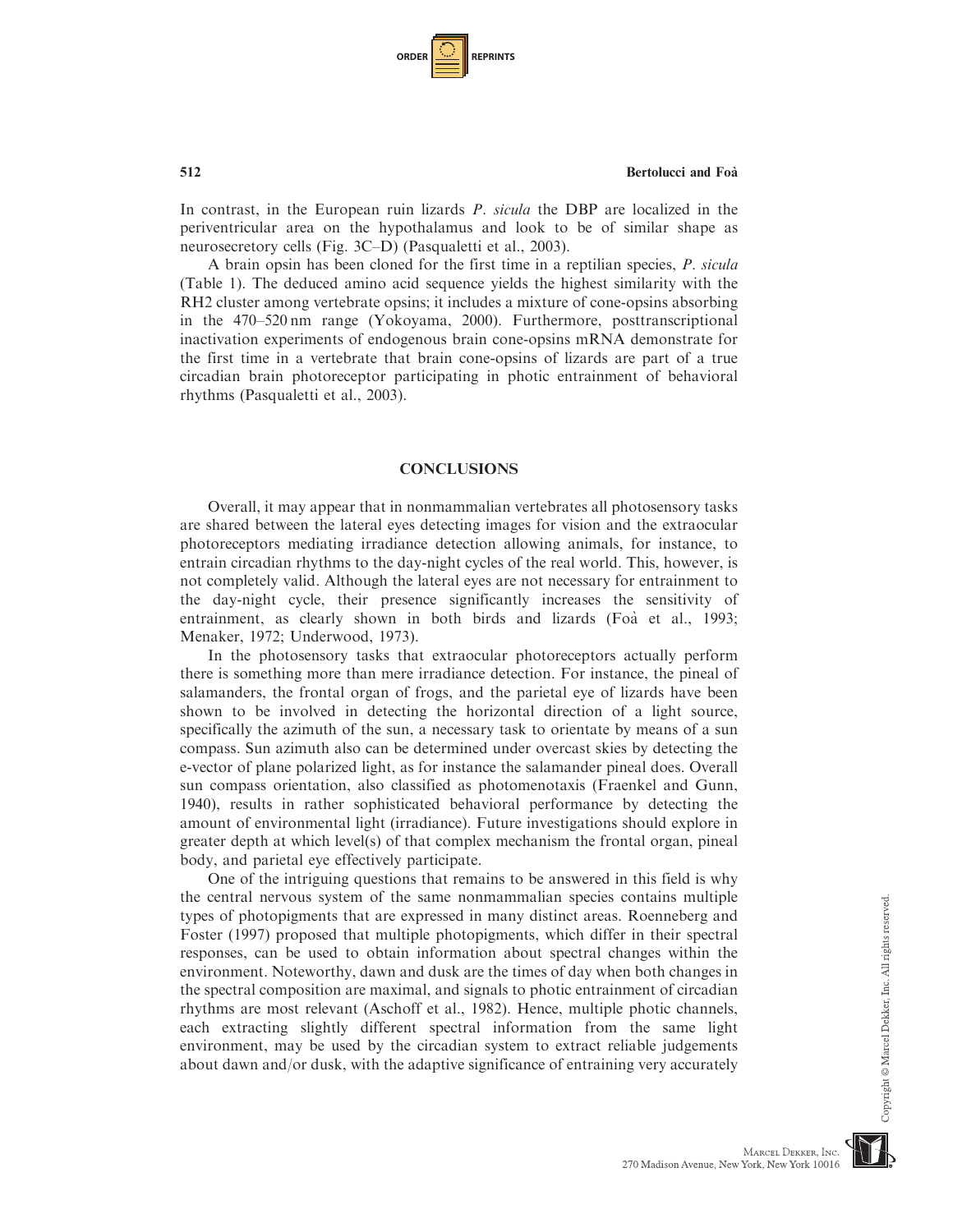

physiological and behavioral rhythms to that reference phase (Foster and Hankins, 2002; Philp et al., 2000b).

Thus far, there is only one case in which a well localized group of deep brain photoreceptors (DBP) has been shown to directly mediate the photic entrainment of circadian behavioral rhythms. This is evident in the neurosecretory cells, all confined within the periventricular area of the hypothalamus, of the ruin lizard *Podarcis sicula* (Pasqualetti et al., 2003). However, neural pathways from these circadian DBP to the primary pacemaker in the SCN have not yet been demonstrated (Minutini et al., 1995). Future investigations using the combination of behavioral, electrophysiological, and molecular approaches will be necessary to place the various DBP found in nonmammalian vertebrates into the right biological context.

# **REFERENCES**

- Adler, K. (1993). Pineal end organ: role in extraoptic entrainment of circadian locomotor rhythms in frogs. In: Menaker, M., ed. Biochronometry. Washington, DC: U.S. National Academy of Science, 342–350.
- Aschoff, J., Daan, S., Homna, K. I. (1982). Zeitgeber, entrainment, and masking: some unsettled questions. In: Aschoff, J., Daan, S., Groos, G. A., eds. Vertebrate Circadian System (Structure and Physiology). Berlin, Heidelberg, New York: Springer-Verlag, 13–24.
- Aspengren, S., Skold, H. N., Quiroga, G., Martensson, L., Wallin, M. (2003). Noradrenaline- and melatonin-mediated regulation of pigment aggregation in fish melanophores. *Pigment Cell Res.* 16(1):59–64.
- Beinot, J. (1935). Stimulation par la lumière artificielle du développement testiculaire chez des canards aveugles per section du nerf optique. CR Soc. Biol. (Paris). 120:133–136.
- Bellingham, J., Foster, R. G. (2002). Opsin and mammalian photoentrainment. Cell Tissue Res. 309(1):57–71.
- Bellingham, J., Whitmore, D., Philp, A. R., Wells, D. J., Foster, R. G. (2002). Zebrafish melanopsin: isolation, tissue localization and phylogenetic position. Mol. Brain Res. 107(2):128–136.
- Bertolucci, C., Wagner, G., Foa, A., Gwinner, E., Brandstätter, R. (2003). Photoperiod affects amplitude but not duration of in vitro melatonin production in the ruin lizard (Podarcis sicula). J. Biol. Rhythms 18:63–70.
- Bissinger, B. E. (1980). Role of the parietal eye in the homing behavior of lizards. American Zoologist 20:842.
- Blackshaw, S., Snyder, S. H. (1997). Parapinopsin, a novel catfish opsin localized to the parapineal organ, defines a new gene family. J. Neurosci. 17:8083–8092.
- Bolliet, V., Ali, M. A., Anctil, M., Zachmann, A. (1993). Melatonin secretion in vitro from the pineal complex of the lamprey Petromyzon marinus. Gen. Comp. Endocrinol. 89(1):101–106.
- Bolliet, V., Ali, M. A., Lapointe, F. J., Falcon, J. (1996). Rhythmic melatonin secretion in different teleost species: an in vitro study. J. Comp. Physiol. B 165(8):677–683.

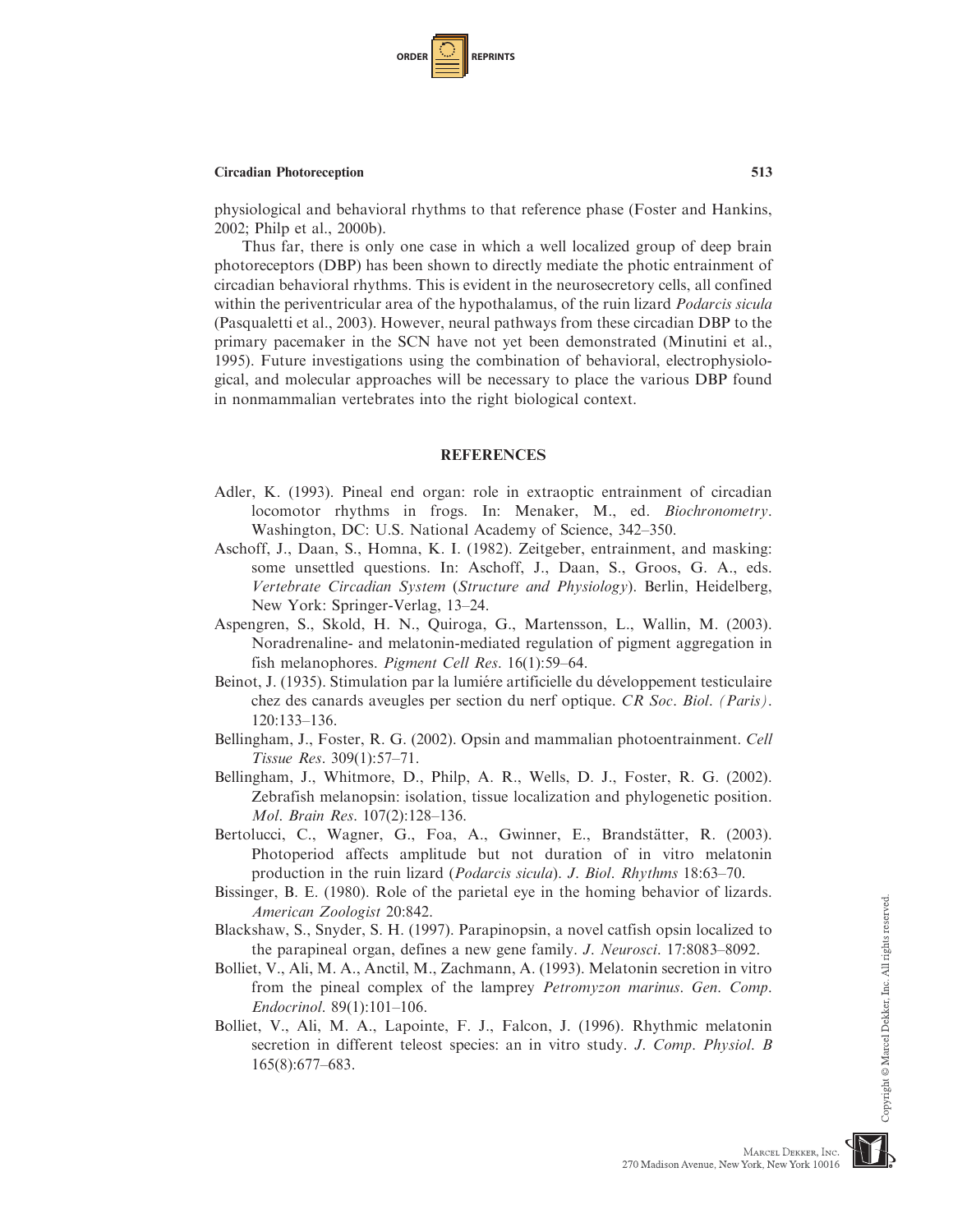| <b>ORDER</b> |  | <b>REPRINTS</b> |
|--------------|--|-----------------|
|--------------|--|-----------------|

- Brandstätter, R. (2003). Encoding time of day and time of year by the avian circadian system. J. Neuroendocrinol. 15(4):398–404.
- Brandstätter, R., Kumar, V., Van't Hof, T. J., Gwinner, E. (2000). Photoperiodic information acquired and stored in vivo is retained in vitro by a circadian oscillator, the avian pineal gland. Proc. Natl. Acad. Sci. USA 97(22):12324–12328.
- Cahill, G. (2002). Circadian organization in fish and Amphibians. In: Kumar, V., ed. Biological Rhythms. New Delhi: Narosa Publishing House, 120–128.
- Cole, W. C., Youson, J. H. (1981). The effect of pinealectomy, continuous light, and continuous darkness on metamorphosis of anadromous sea lampreys, Petromyzon marinus L. J. Exp. Zool. 218(3):397–404.
- Coon, S. L., Begay, V., Falcon, J., Klein, D. C. (1998). Expression of melatonin synthesis genes is controlled by a circadian clock in the pike pineal organ but not in the trout. Biol. Cell 90(5):399–405.
- Daniolos, A., Lerner, A. B., Lerner, M. R. (1990). Action of light on frog pigment cells in culture. Pigment Cell Res. 3(1):38–43.
- de Miguel, E., Rodicio, M. C., Anadon, R. (1990). Organization of the visual system in larval lampreys: an HRP study. J. Comp. Neurol. 302(3):529–542.
- Deutschlander, M. E., Borland, S. C., Phillips, J. B. (1999). Extraocular magnetic compass in newts. Nature 400(6742):324–325.
- Drivenes, O., Soviknes, A. M., Ebbesson, L. O., Fjose, A., Seo, H. C., Helvik, J. V. (2003). Isolation and characterization of two teleost melanopsin genes and their differential expression within the inner retina and brain. J. Comp. Neurol. 456(1):84–93.
- Ellis-Quinn, B. A., Simon, C. A. (1991). Lizard homing behavior: the role of the parietal eye during displacement and radio-tracking, and time-compensated celestial orientation in the lizard Sceloporus jarrovi. Behav. Ecol. Sociobiol. 28:397–407.
- Engbretson, A. (1992). Neurobiology of the lacertilian parietal eye system. Ethol. Ecol. Evol. 4:89–107.
- Foa`, A. (1991). The role of the pineal and the retinae in the expression of circadian locomotor rhythmicity in the ruin lizard, Podarcis sicula. J. Comp. Physiol. A 169:201–207.
- Foa`, A., Flamini, M., Innocenti, A., Minutini, L., Monteforti, G. (1993). The role of the extraretinal photoreception in the circadian system of the ruin lizards Podarcis sicula. Comp. Bioch. Physiol. 105A:223–230.
- Forsell, J., Holmqvist, B., Ekstrom, P. (2002). Molecular identification and developmental expression of UV and green opsin mRNAs in the pineal organ of the Atlantic halibut. Dev. Brain Res. 136(1):51–62.
- Foster, R. G., Follett, B. K. (1985). The involvement of a rhodopsin-like photopigment in the photoperiodic response of the japanese quail. J. Comp. Physiol. A 157:519–528.
- Foster, R. G., Hankins, M. W. (2002). Non-rod, noncone photoreception in the vertebrates. Prog. Retin. Eye Res. 21(6):507–527.
- Foster, R. G., Garcia-Fernandez, J. M., Provencio, I., De Grip, W.J. (1993). Opsin localization and chromophore retinoids identified within the basal brain of the lizard Anolis carolinensis. J. Comp. Physiol. A 172:33–45.

Copyright © Marcel Dekker, Inc. All rights reserved

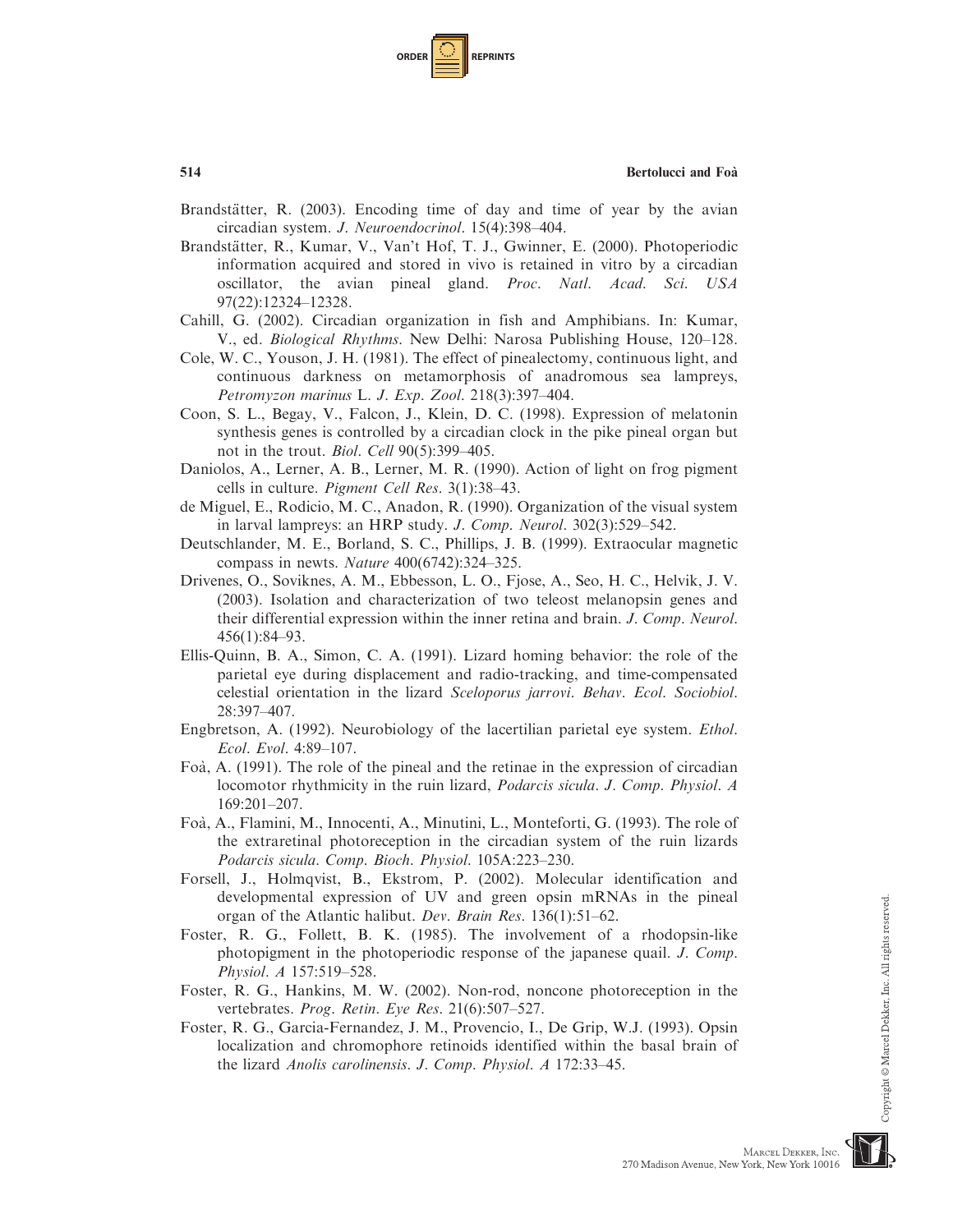

- Foster, R. G., Grace, M. S., Provencio, I., DeGrip, W. J., Garcia-Fernandez, J. M. (1994). Identification of vertebrate deep brain photoreceptors. Neurosci. Biobehav. Rev. 18:541–546.
- Fraenkel, G., Gunn, D. L. (1940). The Orientation of Animals. New York: Dove Publ.
- Freake, M. J. (2001). Homing behaviour in the sleepy lizard (Tiliqua rugosa): the role of cues and the parietal eye. Behav. Ecol. Sociobiol. 50(6):563–569.
- Gamse, J. T., Shen, Y. C., Thisse, C., Thisse, B., Raymond, P. A., Halpern, M. E., Liang, J. O. (2002). Otx5 regulates genes that show circadian expression in the zebrafish pineal complex. Nat. Genet. 30(1):117–121.
- Garcia-Fernandez, J. M., Jimenez, A. J., Gonzalez, B., Pombal, M. A., Foster, R. G. (1997). An immunocytochemical study of encephalic photoreceptors in three species of lamprey. Cell Tissue Res. 288(2):267–278.
- Garg, S. K., Sundararaj, B. I. (1986). Role of pineal in the regulation of some aspects of circadian rhythmicity in the catfish, Heteropneustes fossilis (Bloch). Chronobiologia 13(1):1–11.
- Grace, M. S., Alones, V., Menaker, M., Foster, R. G. (1996). Light perception in the vertebrate brain: an ultrastructural analysis of opsin- and vasoactive intestinal polypeptide-immunoreactive neurons in iguanid lizards. J. Comp. Neurol. 367:575–594.
- Green, C. B., Liang, M. Y., Steenhard, B. M., Besharse, J. C. (1999). Ontogeny of circadian and light regulation of melatonin release in Xenopus laevis embryos. Dev. Brain Res. 117(1):109–116.
- Guglielmotti, V., Vota-Pinardi, U., Fiorino, L., Sada, E. (1997). Seasonal variations in the frontal organ of the frog: structural evidence and physiological correlates. Comp. Biochem. Physilo. A 116(2):137–141.
- Gundy, G. C., Ralph, C. L., Wurst, G. Z. (1975). Parietal eyes in lizards: zoogeographical correlates. Science 190(4215):671–673.
- Gwinner, E., Brandstatter, R. (2001). Complex bird clocks. Philos. Trans. R. Soc. Lond. B Biol. Sci. 356(1415):1801–1810.
- Harada, Y., Goto, M., Ebihara, S., Fujisawa, H., Kegasawa, K., Oishi, T. (1998). Circadian locomotor activity rhythms in the African clawed frog, Xenopus laevis: the role of the eye and the hypothalamus. Biol. Rhythm Res. 29(1):30–48.
- Innocenti, A., Minutini, L., Foa`, A. (1993). The pineal and circadian rhythms of temperature selection and locomotion in lizards. Physiol. Behav. 53(5):911–915.
- Jamieson, D., Roberts, A. (2000). Responses of young Xenopus laevis tadpoles to light dimming: possible roles for the pineal eye. J. Exp. Biol. 203(12):1857–1867.
- Joss, J. M. (1973a). The pineal complex, melatonin, and colour change in the lamprey Lampetra fluviatilis. Gen. Comp. Endocrinol. 21(1):188–195.
- Joss, J. M. (1973b). Pineal-gonad relationships in the lamprey Lampetra fluviatilis. Gen. Comp. Endocrinol. 21(1):118–122.
- Justis, C. S., Taylor, D. H. (1976). Extraocular photoreception and compass orientation in larval bullfrogs, Rana catesbeiana. Copeia. 1976:98–105.
- Kawamura, S., Yokoyama, S. (1996). Molecular characterization of the pigeon P-opsin gene. Gene 182(1–2):213–214.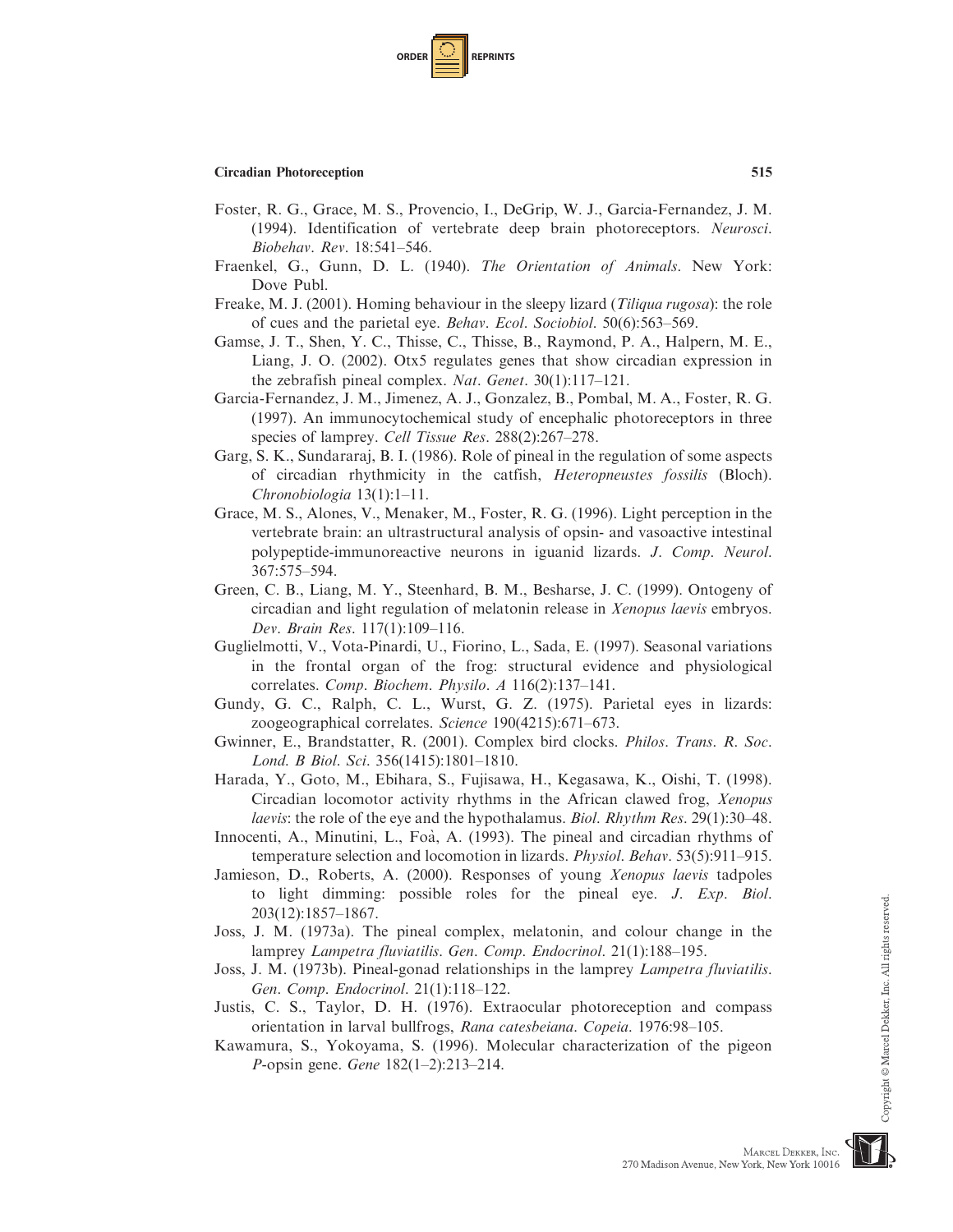| <b>ORDER</b> |  | <b>REPRINTS</b> |
|--------------|--|-----------------|
|--------------|--|-----------------|

- Kawamura, S., Yokoyama, S. (1997). Expression of visual and nonvisual opsins in American chameleon. Vision Res. 37:1867–1871.
- Kojima, D., Mano, H., Fukada, Y. (2000). Vertebrate ancient long opsin: a greensensitive photoreceptive molecule present in zebrafish deep brain and retinal horizontal cells. J. Neurosci. 20:2845-2851.
- Korf, H. W., Schomerus, C., Stehle, J. H. (1998). The pineal organ, its hormone melatonin, and the photoneuroendocrine system. Adv. Anat. Embryol. Cell Biol. 146:1–100.
- Kusakabe, T., Kusakabe, R., Kawakami, I., Satou, Y., Satoh, N., Tsuda, M. (2001). Ci-opsin1, a vertebrate-type opsin gene, expressed in the larval ocellus of the ascidian Ciona intestinalis. FEBS Lett. 506(1):69–72.
- Mano, H., Kojima, D., Fukada, Y. (1999). Exo-rhodopsin: a novel rhodopsin expressed in the zebrafish pineal gland. Mol. Brain Res. 73(1–2):110–108.
- Masuda, T., Iigo, M., Mizusawa, K., Aida, K. (2003). Retina-type rhodopsin gene expressed in the brain of a teleost, ayu (Plecoglossus altivelis). Zoolog. Sci. 20(8):989–997.
- Masuda, H., Oishi, T., Ohtani, M., Michinomae, M., Fukada, Y., Shichida, Y., Yoshizawa, T. (1994). Visual pigments in the pineal complex of the Japanese quail, Japanese grass lizard and bullfrog: immunocytochemistry and HPLC analysis. Tissue Cell 26(1):101–113.
- Max, M., Menaker, M. (1992). Regulation of melatonin production by light, darkness, and temperature in the trout pineal. J. Comp. Physiol. A 170(4):479–489.
- Menaker, M. (1968). Extraretinal light perception in the sparrow. I. Entrainment of the biological clock. Proc. Natl. Acad. Sci. USA 59(2):414–421.
- Menaker, M. (1972). Nonvisual light reception. Sci. Am. 226(3):22–29.
- Menaker, M. (1985). Eyes—the second (and third) pineal glands? Ciba Found. Symp. 117:78–92.
- Menaker, M., Keatts, H. (1968). Extraretinal light perception in the sparrow. II. Photoperiodic stimulation of testis growth. Proc. Natl. Acad. Sci. USA 60(1):146–151.
- Menaker, M., Wisner, S. (1983). Temperature-compensated circadian clock in the pineal of Anolis. Proc. Natl. Acad. Sci. USA 80:6119–6121.
- Miller, W. H., Wolbarsht, M. L. (1962). Neural activity in the parietal eye of lizard. Science 35:316–317.
- Minamoto, T., Shimizu, I. (2002). A novel isoform of vertebrate ancient opsin in a smelt fish, Plecoglossus altivelis. Biochem. Biophys. Res. Commun. 290(1):280–286.
- Minutini, L., Innocenti, A., Bertolucci, C., Foa`, A. (1995). Circadian organization in the ruin lizard Podarcis sicula: the role of the suprachiasmatic nuclei of the hypothalamus. J. Comp. Physiol. A 176:281–288.
- Morita, Y., Tabata, M., Uchida, K., Samejima, M. (1992). Pineal-dependent locomotor activity of lamprey, Lampetra japonica, measured in relation to LD cycle and circadian rhythmicity. J. Comp. Physiol. A 171:555–562.
- Moutsaki, P., Bellingham, J., Soni, B. G., David-Gray, Z. K., Foster, R. G. (2000). Sequence, genomic structure and tissue expression of carp (Cyprinus carpio L.) vertebrate ancient (VA) opsin. FEBS Lett. 473(3):316–322.



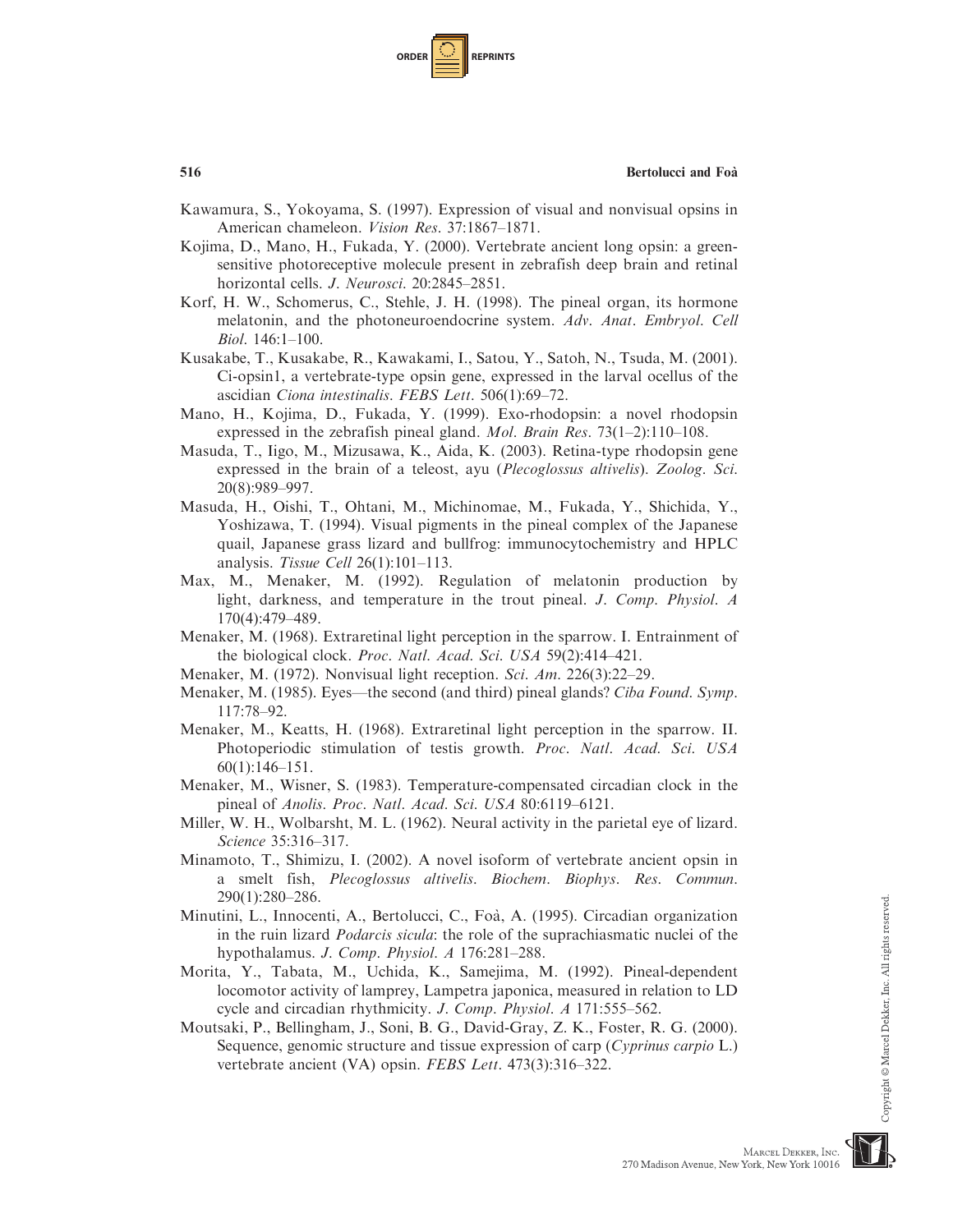

- Moutsaki, P., Whitmore, D., Bellingham, J., Sakamoto, K., David-Gray, Z. K., Foster, R. G. (2003). Teleost multiple tissue (tmt) opsin: a candidate photopigment regulating the peripheral clocks of zebrafish? Mol. Brain Res.  $112(1-2):135-145.$
- Okano, T., Yoshizawa, T., Fukada, Y. (1994). Pinopsin is a chicken pineal photoreceptive molecule. Nature 372:94–97.
- Okano, K., Okano, T., Yoshikawa, T., Masuda, A., Fukada, Y., Oishi, T. (2000). Diversity of opsin immunoreactivities in the extraretinal tissues of four anuran amphibians. J. Exp. Zool. 286(2):136–142.
- Okano, T., Takanaka, Y., Nakamura, A., Hirunagi, K., Adachi, A., Ebihara, S., Fukada, Y. (1997). Immunocytochemical identification of pinopsin in pineal glands of chicken and pigeon. *Mol. Brain Res.*  $50(1-2)$ :190-196.
- Pasqualetti, M., Bertolucci, C., Ori, M., Innocenti, A., Magnone, M. C., De Grip, W. J., Nardi, I., Foà, A. (2003). Identification of circadian brain photoreceptors mediating photic entrainment of behavioural rhythms in lizards. Eur. J. Neurosci. 18(2):364–372.
- Phillips, J. B., Deutschlander, M. E., Freake, M. J., Borland, S. C. (2001). The role of extraocular photoreceptors in newt magnetic compass orientation: parallels between light-dependent magnetoreception and polarized light detection in vertebrates. J. Exp. Biol. 204(14):2543–2552.
- Philp, A. R., Bellingham, J., Garcia-Fernandez, J., Foster, R. G. (2000a). A novel rod-like opsin isolated from the extra-retinal photoreceptors of teleost fish. FEBS Lett. 468(2–3):181–188.
- Philp, A. R., Garcia-Fernandez, J. M., Soni, B. G., Lucas, R. J., Bellingham, J., Foster, R. G. (2000b). Vertebrate ancient (VA) opsin and extraretinal photoreception in the Atlantic salmon (Salmo salar). J. Exp. Biol. 203:1925–1936.
- Provencio, I., Jhang, G., DeGrip, W. J., Hayes, W. P., Rollag, M. D. (1998). Melanopsin: an opsin in melanophores, brain and eye. Proc. Natl. Acad. Sci. USA 95:340–345.
- Quay, W. B. (1979). The parietal eye-pineal complex. In: Glans, C., Northcutt, R. G., Ulinski, P., eds. Biology of the Reptilia. New York: Academic Press, 245–406.
- Roenneberg, T., Foster, R. G. (1997). Twilight times: light and the circadian system. Photochem. Photobiol. 66:549–561.
- Roth, J. J., Gern, W. A., Roth, E. C., Ralph, C. L., Jacobson, E. (1980). Nonpineal melatonin in the alligator (*Alligator mississippiensis*). Science 210(4469):548–550.
- Scharrer, E. (1928). Die Lichtempfindlichkeit blinder Elritzen. I. Untersuchungen über das Zwischenhirn der Fische. Z. Vergl. Physiol. 7:1-38.
- Shand, J., Foster, R. G. (1999). The extraretinal photoreceptors of nonmammalian vertebrates. In: Archer, S., Djamgoz, J., Loew, E., eds. Adaptive Mechanisms in the Ecology of Vision. Dordrecht, Boston, London: Kluwer Academic Publishers, 197–222.
- Silver, R., Witkovsky, P., Horvath, P., Alones, V., Barnstable, C. J., Lehman, M. N. (1988). Coexpression of opsin- and VIP-like-immunoreactivity in CSFcontacting neurons of the avian brain. Cell Tissue Res. 253:189–198.
- Sinsch, U. (1990). Migration and orientation in anuran amphibians. Ethol. Ecol. Evol. 2:65–79.

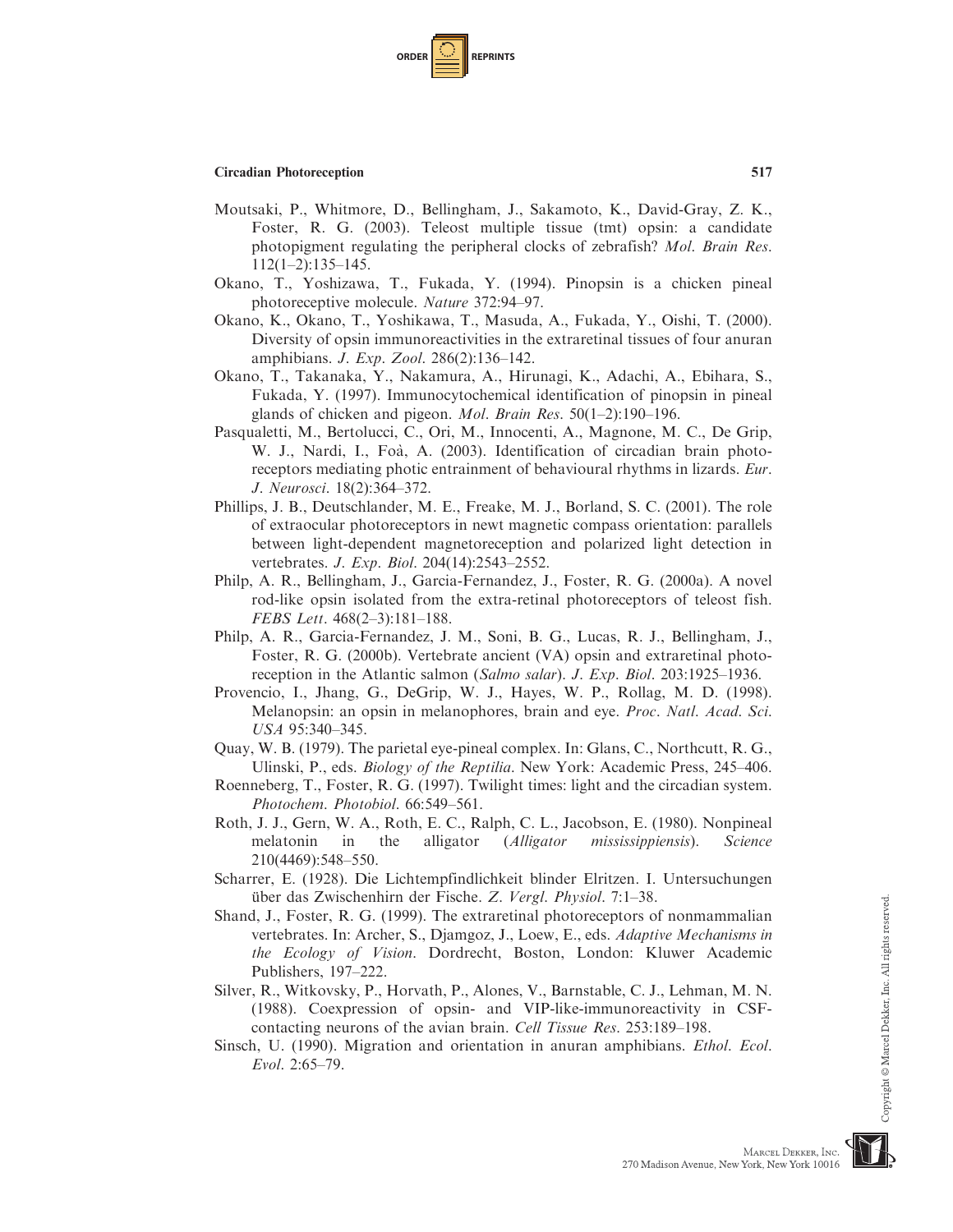| <b>ORDER</b> |  | <b>REPRINTS</b> |
|--------------|--|-----------------|
|--------------|--|-----------------|

- Solessio, E., Engbretson, G. A. (1993). Antagonistic chromatic mechanisms in photoreceptors of the parietal eye of lizards. Nature 364(6436):442–445.
- Solessio, E., Engbretson, G. A. (1999). Electroretinogram of the parietal eye of lizards: photoreceptor, glial, and lens cell contributions. Vis. Neurosci. 16(5):895–907.
- Taniguchi, Y., Hisatomi, O., Yoshida, M., Tokunaga, F. (2001). Pinopsin expressed in the retinal photoreceptors of a diurnal gecko. FEBS Lett. 496(2–3):69–74.
- Taniguchi, M., Murakami, N., Nakamura, H., Nasu, T., Shinohara, S., Etoh, T. (1993). Melatonin release from pineal cells of diurnal and nocturnal birds. Brain Res. 620(2):297–300.
- Taylor, D. H., Adler, K. (1973). Spatial orientation by Salamanders using planepolarized light. Science 181(96):285–287.
- Taylor, D. H., Adler, K. (1978). The pineal body: site of extraocular perception of celestial cues for orientation in the tiger salamander (Ambystoma tigrinum). J. Comp. Physiol. A 124:357–361.
- Taylor, D. H., Ferguson, D. E. (1970). Extraoptic celestial orientation in the southern cricket frog Acris gryllus. Science 168(929):390–392.
- Tosini, G., Menaker, M. (1996). The pineal complex and melatonin affects the daily rhythm of temperature selection in the green iguana. J. Comp. Physiol. A 179:135–142.
- Tosini, G., Menaker, M. (1998). Multioscillatory circadian organization in a vertebrate, Iguana iguana. J. Neurosci. 18(3):1105–1114.
- Tosini, G., Bertolucci, C., Foa`, A. (2001). The circadian system of reptiles: a true multioscillatory and multiphotoreceptive system. Physiol. Behav. 72:461–471.
- Underwood, H. (1973). Retinal and extraretinal photoreceptor mediate entrainment of the circadian locomotor rhythms in lizard. J. Comp. Physiol. 83:187–222.
- Underwood, H. (1983). Circadian organization in the *lizard Anolis carolinensis*: a multioscillator system. J. Comp. Physiol. 152:265–274.
- Underwood, H. (1990). The pineal and melatonin: regulators of circadian function in lower vertebrates. Experentia 46:120–128.
- Underwood, H., Groos, G. (1982). Vertebrate circadian rhythms: retinal and extraretinal photoreception. Experientia 38:1013–1021.
- Underwood, H., Menaker, M. (1976). Extraretinal photoreception in lizard. Photochem. Photobiol 24:277–241.
- Vigh, B., Manzano, M. J., Zadori, A., Frank, C. L., Lukats, A., Rohlich, P., Szel, A., David, C. (2002). Nonvisual photoreceptors of the deep brain, pineal organs and retina. Histol. Histopathol. 17(2):555–590.
- Vigh-Teichmann, I., Vigh, B., Olsson, R., van Veen, T. (1984). Opsin-immunoreactive outer segments of photoreceptors in the eye and in the lumen of the optic nerve of the hagfish, Myxine glutinosa. Cell Tissue Res. 238(3):515–522.
- Vollrath, L. (1981). The Pineal Organ. In: Oksche, A., Vollrath, L., eds. Hanbuch der mikroskopischen Anatomie des Menschen, VI/7. Berlin, Heidelberg, New York: Springer.
- von Frisch, K. (1911). Beitrage zur Physiologie der Pigmentzellen inder Fischhaut. Pflügers Arch. 138:319-387.